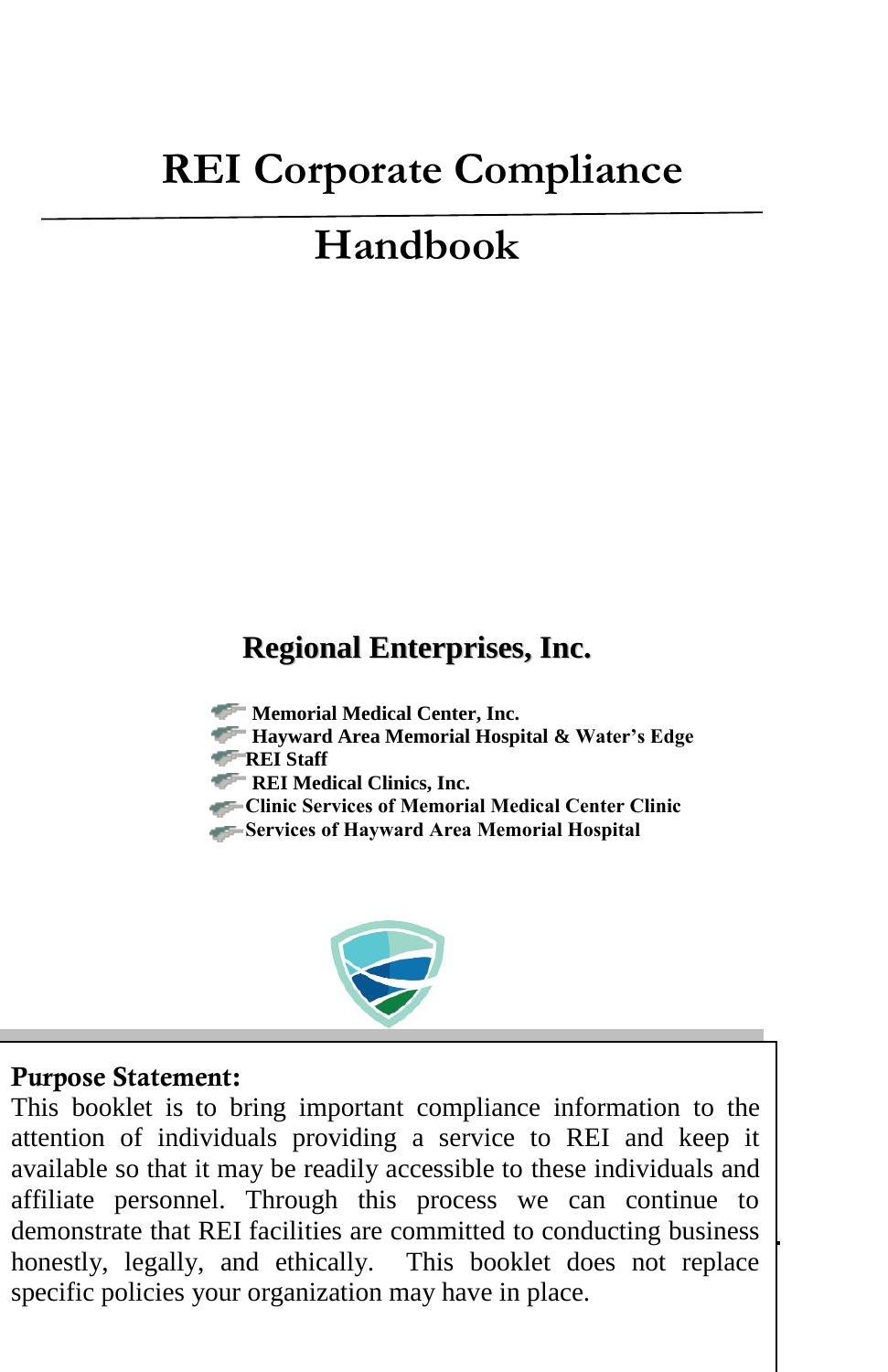# **Table of Contents**

| Centers for Medicare & Medicaid (CMS): |  |
|----------------------------------------|--|
|                                        |  |
|                                        |  |
| Confidentiality & the Privacy Rule11   |  |
|                                        |  |
|                                        |  |
|                                        |  |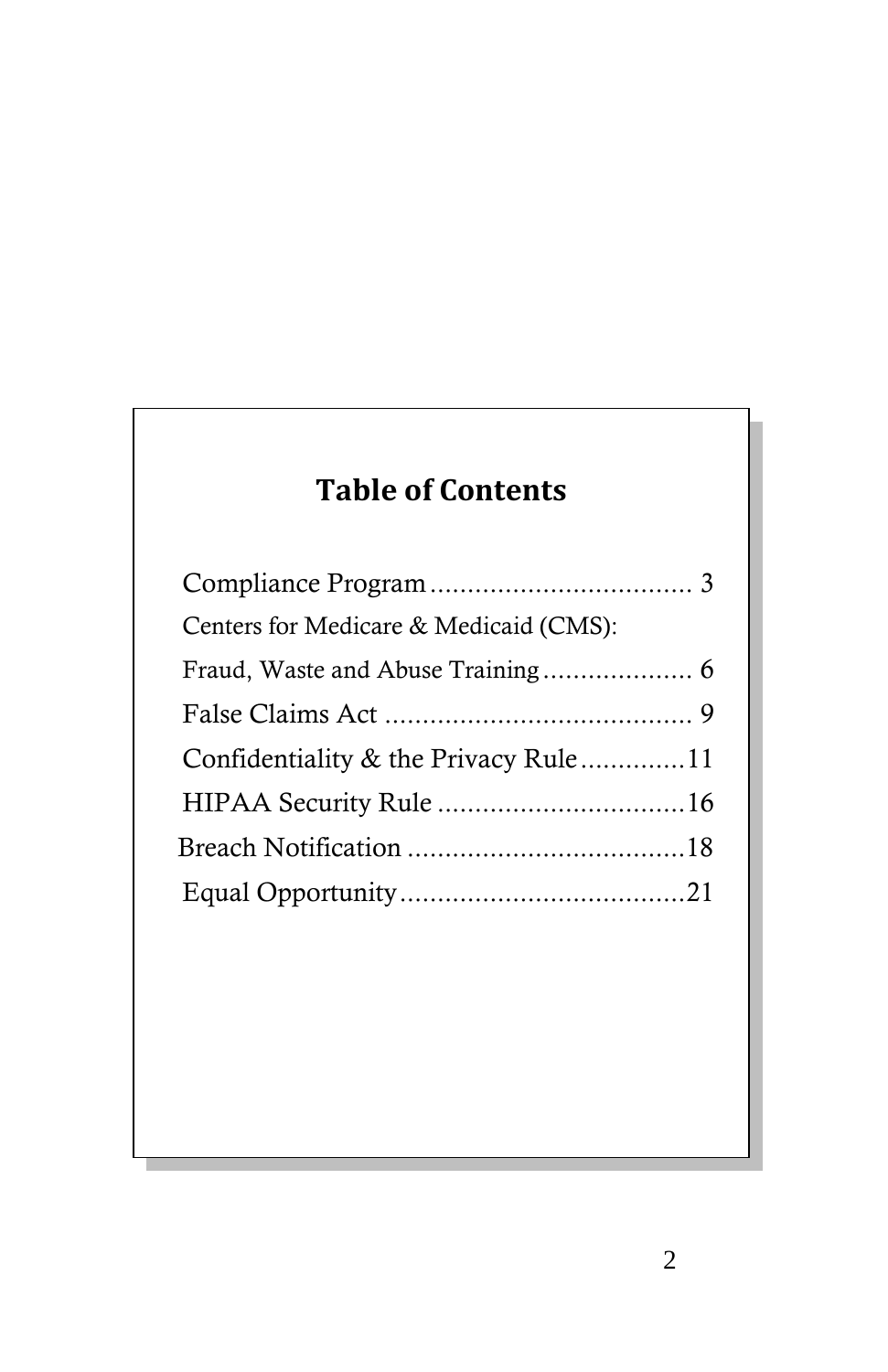# **COMPLIANCE PROGRAM**

After reading this information individuals will be able to understand the makeup of the C*ompliance Program*, the *Code of Conduct*, and state the *compliance hotline number*.

The purpose of the *Compliance Program* is to demonstrate to the community at large and all employees that the healthcare facility is committed to conducting business honestly, legally, and ethically. The government is very focused in their efforts to combat healthcare fraud and continue to invest time and money in cracking down on both payers and providers of healthcare services. Therefore, it is with this program that we will educate staff about compliance, train staff to be compliant, provide staff with the tools and procedures to carry out compliance, and rely on staff to make our compliance program effective.

The Compliance Program is based on the Office of Inspector General's (OIG) Compliance Program Guidance for Hospitals and the Compliance Program Guidance for Nursing Facilities. Within these guidance programs there are specific elements that the OIG says should be implemented into the compliance program. They are:

- 1. Development and distribution of a written *Code of Conduct*, as well as policies and procedures that address identified areas of risk.
- 2. Designation of a compliance officer and compliance committee.
- 3. Development and implementation of effective education and training programs.
- 4. Develop a reporting process to receive complaints, including a process such as a hotline to protect anonymity and protect against retaliation.
- 5. Develop a system to respond to compliance allegations and enforce appropriate disciplinary action against employees who have violated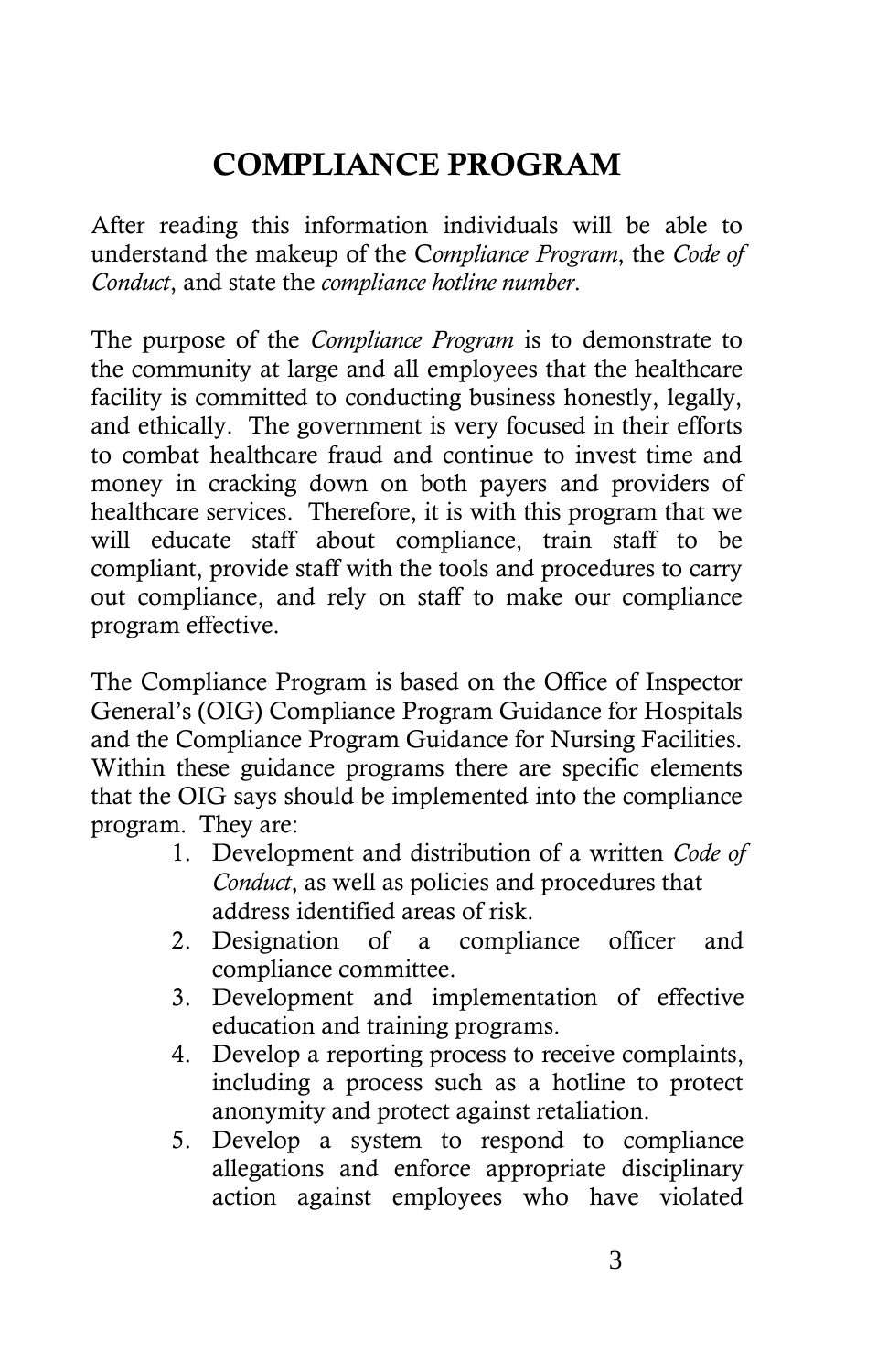compliance standards or laws.

- 6. Develop auditing or other evaluation techniques to monitor compliance and assist in the reduction of risk areas.
- 7. Develop a system for investigation and remediation of identified problems to include a policy addressing the non-employment or retention of sanctioned individuals.

Within our healthcare organization there are numerous policies and procedures, rules and regulations, and laws that affect our day to day duties that we perform in order to carry out our specific jobs. Employees will be educated and trained in these areas through new employee orientation, annual inservice training, and internal and external educational opportunities. Compliance education is an on-going process.

The *Code of Conduct* is one means of educating employees and "agents" (those authorized to act on behalf of our facility) of our compliance program. The code is made up of broad statements regarding compliance areas and provides a brief overview of certain behavioral and policy matters of the facility. The code is not intended to replace official policies and procedures. Employees should look to official policies and procedures for more detailed information regarding their concerns. It is your duty as an employee to report any instances of possible violation of these standards and it is important to understand that any violation, by action or inaction, is beyond the scope of employment and subject to disciplinary action. This is the most public of all our compliance statements and all employees and agents will receive a copy of the *Code of Conduct* and will be required to sign a statement that they have received and reviewed the *Code of Conduct or it may, instead, be documented in Relias*.

Involvement, communication and reporting are key to the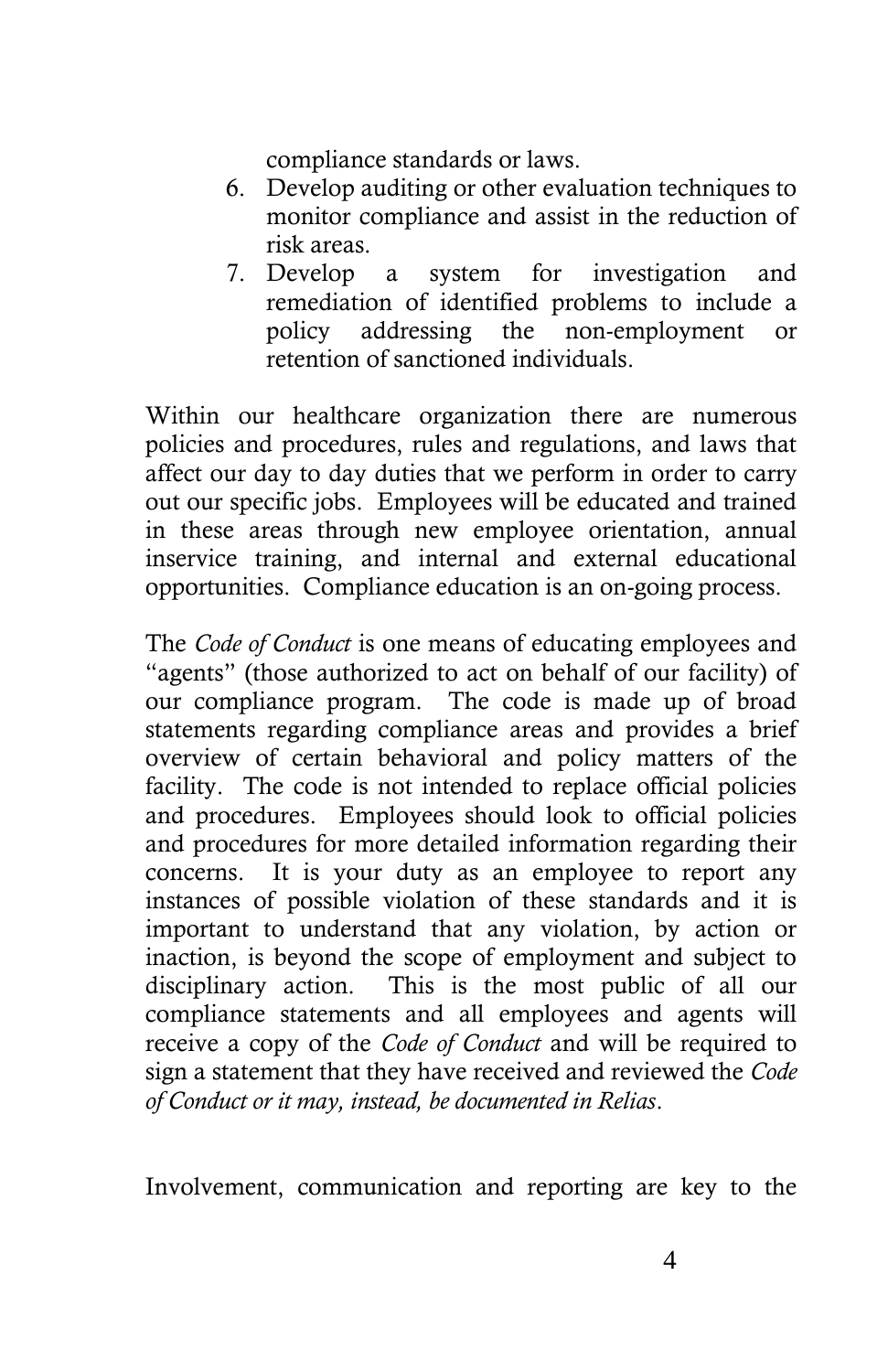effectiveness of our compliance program. The healthcare facility endorses and maintains an "open door" policy when it comes to employee reporting. Employees are encouraged to first go to their supervisors and follow the chain of command when reporting an allegation, incident or any concern. However, a compliance concern can be communicated to any staff member and then the staff member will communicate that concern to the appropriate personnel for follow-up. The facility also has in place a non-retaliation policy so employees can report concerns without having to worry about any type of retaliation. It is important for employees to understand that they should follow up on their concern until it is resolved no matter what the outcome may be. If for some reason the employee is not comfortable with this procedure the Compliance Officer can always be contacted. The Compliance Officer can be contacted at **(715) 685-5185** or at extension **5185.** The OIG also states that a facility should have an option, such as a hotline, for employees to use when reporting a compliance concern, which would protect their anonymity and protect against any retaliation. The facility does have in place a *Corporate Compliance Hotline*. The hotline number is **1-**855-252-7606. This is a toll free number and is available 24 hours a day, seven days a week.

**Employee Reports to** A**ccrediting** O**rganization** Employees are encouraged to identify any safety or quality of care issue and report it to the appropriate manager. If the staff member does not wish to report the concern to a manager or if the staff member feels the issue has not been resolved following such report, any staff member may report a safety or quality of care issue directly to DNV. Our organizations are committed to protecting employees against any retaliation for making such a report and will take no disciplinary action against any employee for reporting a safety or quality of care concern to DNV.

Employees are informed of their right to report safety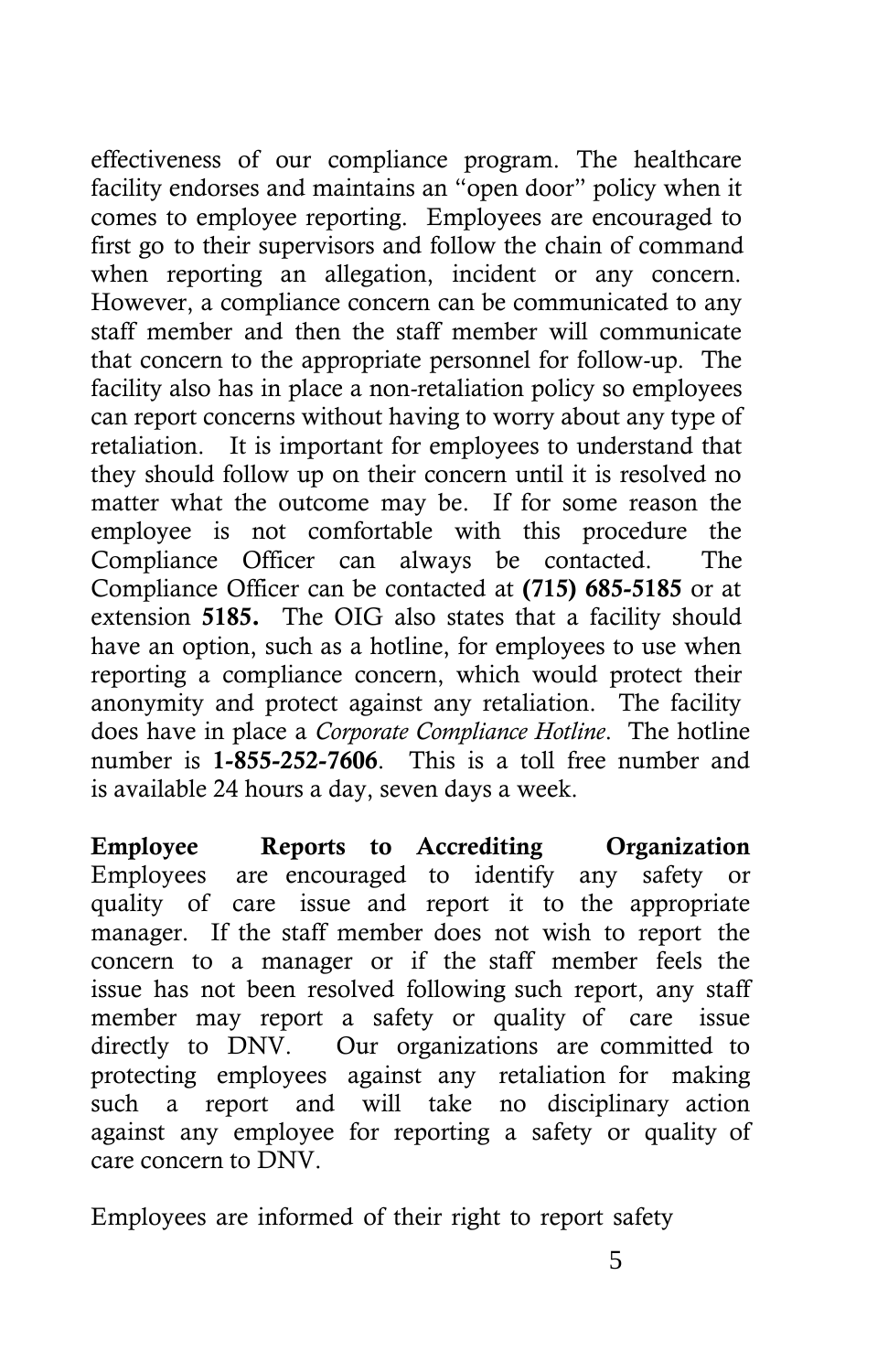and quality of care concerns directly to DNV as part of new employee orientation. Employees may contact DNV directly on their website or by phone. The REI Compliance Officer is another resource to employees who wish to make such a report.

REI employees, please keep your *Code of Conduct* in a place so that you can make reference to it if you should have a compliance concern. If you do not have a copy of the *Code of Conduct* you may obtain one from the compliance officer or it can be found in and copied from the organization website in the policy portal.. Also do not hesitate to bring any concern to your supervisor or the compliance officer if need be. Remember the hotline number (**1-**855-252-7606) as an option to reporting a compliance concern.

### **Centers for Medicare & Medicaid (CMS) Fraud, Waste, and Abuse Training**

The Centers for Medicare & Medicaid Services ("CMS") recently enacted a Final Rule removing certain compliance training requirements previously applicable to first tier, downstream and related entities ("FDRs") of Medicare Advantage and Part D Plan Sponsors ("Plan Sponsors"). Specifically, beginning in plan year 2019, health care providers that participate in Medicare Advantage and Part D are no longer required by CMS to complete CMSissued general compliance and fraud, waste and abuse training. However, Plan Sponsors will still have discretion to include compliance training requirements in their provider contracts. As a result, this organization will watch for guidance from Plan Sponsors about future compliance training requirements under each of their Medicare Advantage and Part D contracts.

In the past, CMS determined the following topics should be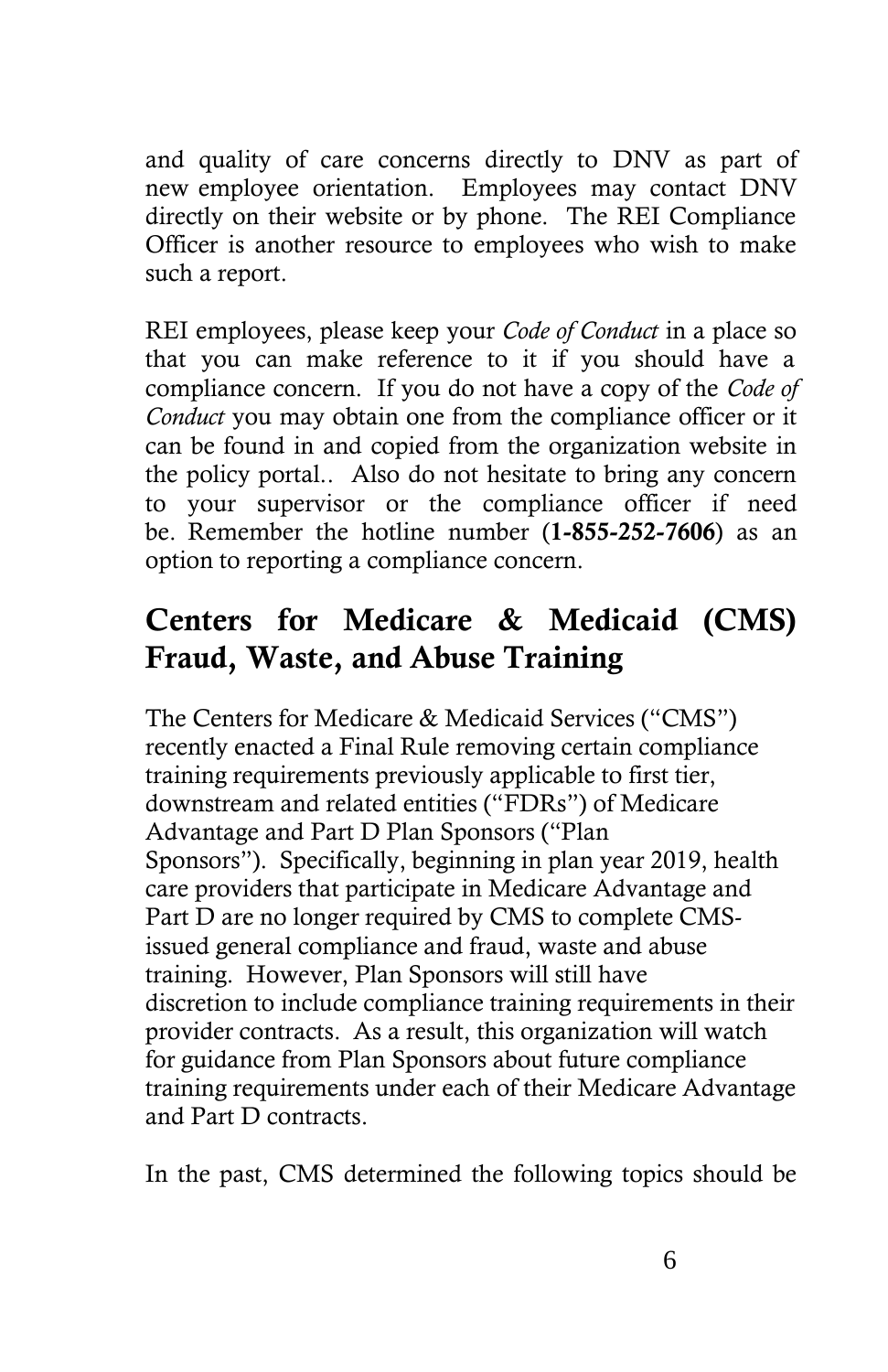included in the Fraud, Waste and Abuse training program.

#### **Definitions-**

**Plan Sponsor:** An entity that has a contract with CMS to offer one or more of the following Medicare Products: Medicare Advantage (MA) Plans, Medicare Advantage Prescription Drug Plans, Prescription Drug Plans (PDP) and 1876 Cost Plans.

**Fraud:** an intentional act of deception, misrepresentation or concealment in order to gain something of value. Examples may include: billing for services that were never rendered, billing for services at a higher rate than is actually justified and deliberately misrepresenting services, resulting in unnecessary cost to the Medicare program, improper payments to providers or overpayments.

**Waste:** over-utilization of services (not caused by criminally negligent actions) and the misuse of resources.

**Abuse:** excessive or improper use of services or actions that are inconsistent with acceptable business or medical practice. Refers to incidents that, although not fraudulent, may directly or indirectly cause financial loss. Examples may include: charging in excess for services or supplies, providing medically unnecessary services, and billing for items or services that should not be paid for by Medicare.

#### **Compliance Program-**

Regional Enterprise Inc. (REI) maintains a compliance program that is based on the Office of Inspector General's (OIG) 7 core elements put forth in their Compliance Program Guidance for Hospitals and Nursing Facilities. Policies and procedures are in place to ensure compliance with these elements. Please refer to the section, Compliance Program, of this booklet for more information.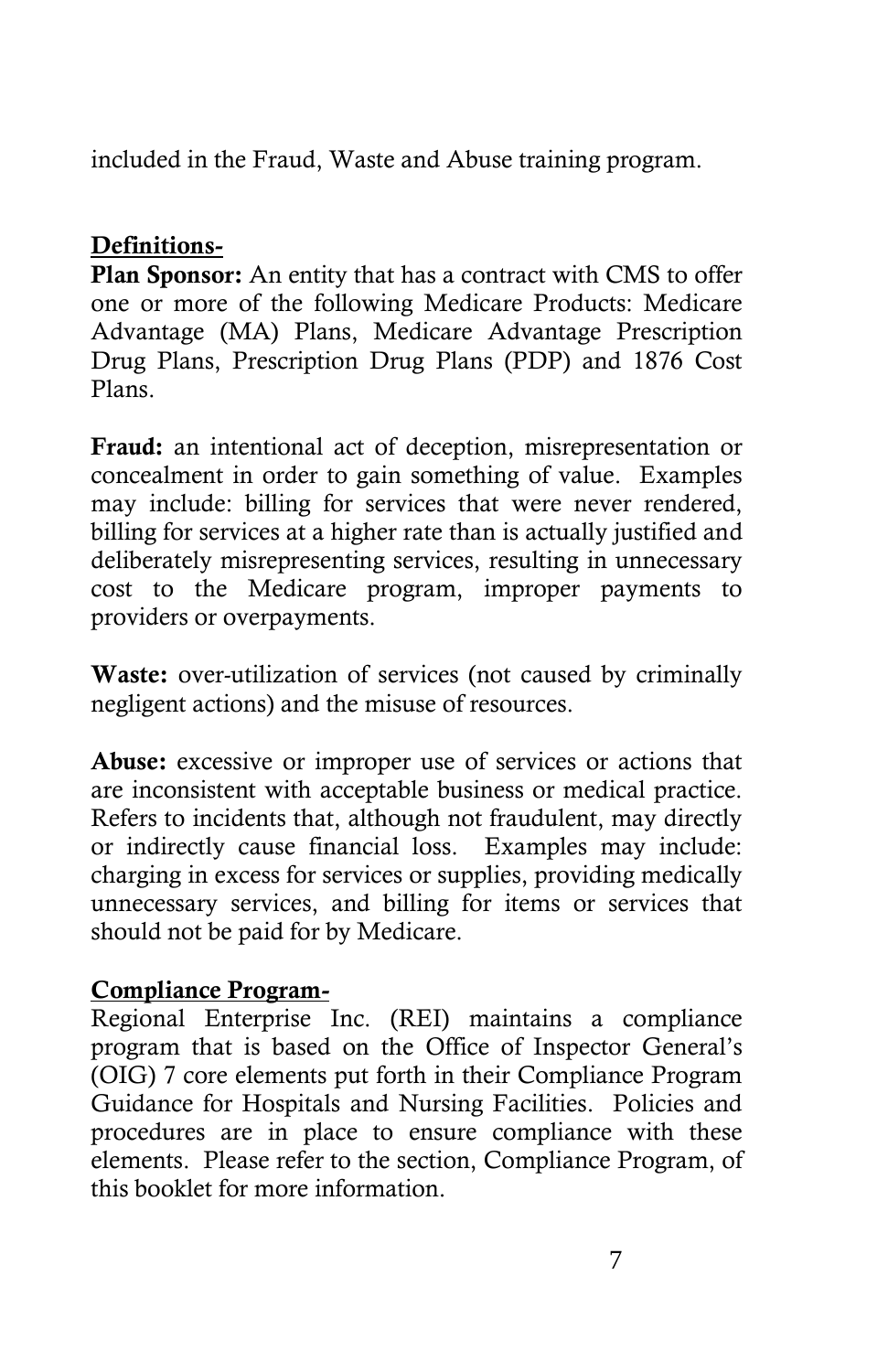#### **Federal Fraud, Waste, and Abuse Laws-**

There are many laws in place to help detect, prevent and correct fraud, waste and abuse such as:

**False Claims Act:** Prohibits any person from knowingly presenting or causing a fraudulent claim for payment. Refer to the section, False Claims Act, of this booklet for more information.

**Anti-Kickback Statute:** Makes it a crime to knowingly and willfully offer, pay, solicit, or receive, directly or indirectly, anything of value to induce or reward referrals of items or services reimbursable by a Federal health care program.

**Self-Referral Prohibition Statute (Stark Law):** Prohibits physicians from referring Medicare patients to an entity with which the physician or a physician's immediate family member has a financial relationship, unless an exception applies.

There are many types of fraud, waste and abuse that can occur at different levels and in different entities, such as, Prescribers, Wholesalers, Beneficiaries, Pharmaceutical Manufacturers, Plan Sponsors, Pharmacy Benefits Managers, and Billing. Some examples that could be applicable to our facilities might include, identity theft, billing for services not provided, misrepresenting the service that was provided, billing for a higher level than the service actually delivered, and billing for non-covered services or prescriptions as covered items.

Additional information is available from *Security Health Plan's Compliance Tool Kit* which you can find on MMC's intranet Right Here, under Department, then click on Compliance or you can access it through this web address: https://www.securityhealth.org/compliancetoolkit

It is everyone's right and responsibility to report possible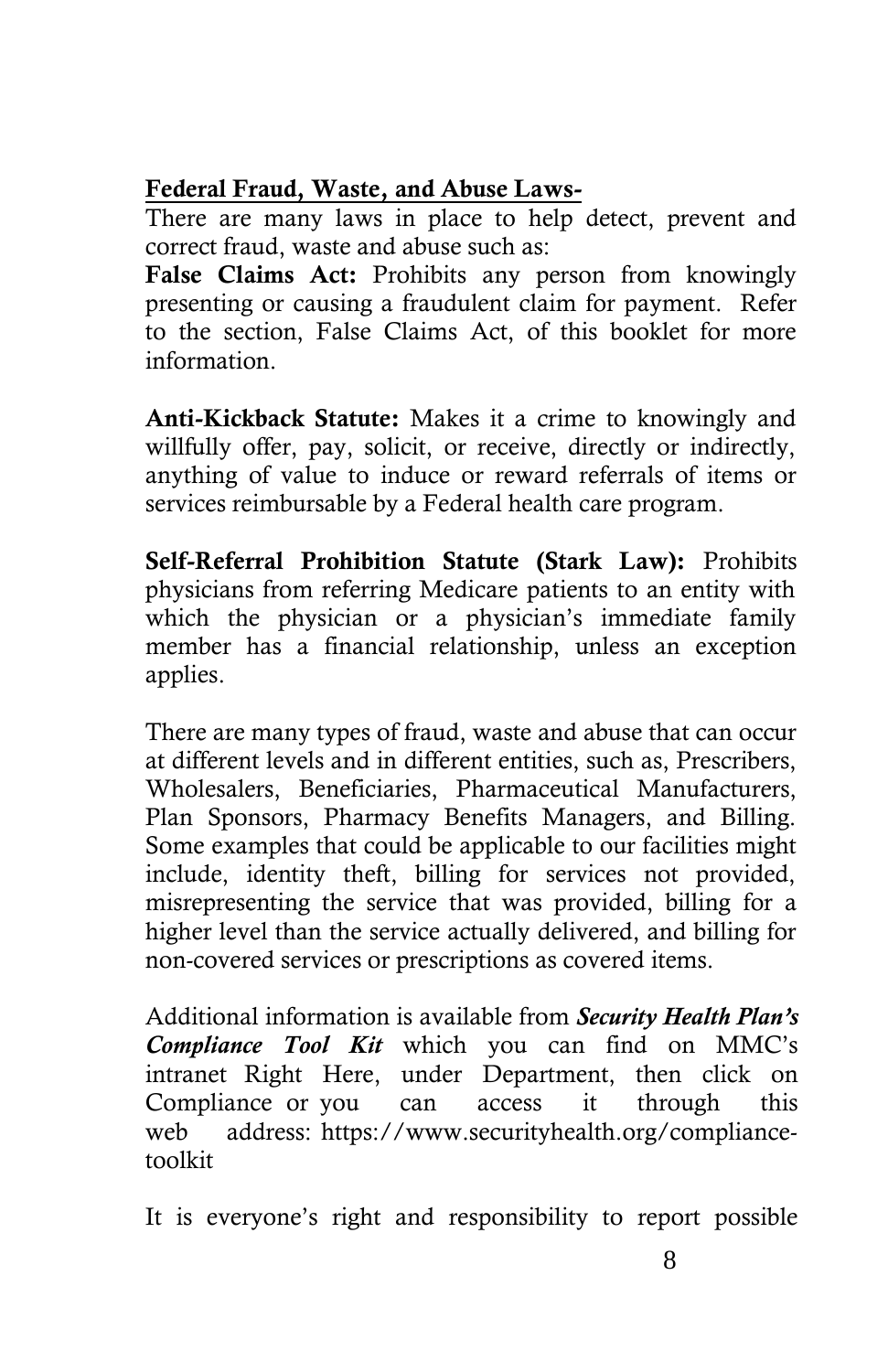fraud, waste and abuse. There are different methods in place for individuals to report issues or concerns such as, reporting to a supervisor or department manager, reporting to the compliance officer, privacy officer, or security officer, utilizing the compliance hotline (1-855-252-7606), utilizing Plan Sponsor's hotlines available on their websites, and 1-800-MEDICARE.

Refer to the Compliance Program section of this booklet, your Code of Conduct, specific policies, and the last page of this booklet for more information and important related individual contact information.

**Remember: You may report anonymously and retaliation is prohibited when you report an issue or concern in good faith.** 

## **FALSE CLAIMS ACT**

In 2005, Congress passed the *Deficit Reduction Act* (DRA) which mandates changes specific to the Medicaid program to combat fraud, waste, and abuse. The DRA provides an increase in the state's share of recovery in Medicaid fraud if the state has its own law similar to the federal *False Claims Act***.** The DRA also imposes new compliance and education requirements on healthcare organizations based on certain criteria. These changes became effective January 1, 2007.

The following are some of the things you should know about false claims.

- A *false or fraudulent claim* is a request for payment for a medical service or item that is not reasonable or necessary for the diagnosis or treatment of the patient.
- The submission of a false or fraudulent claim for a medical service or item to a federal government healthcare program is prohibited by the federal *False Claims Act* and may also be prohibited by similar state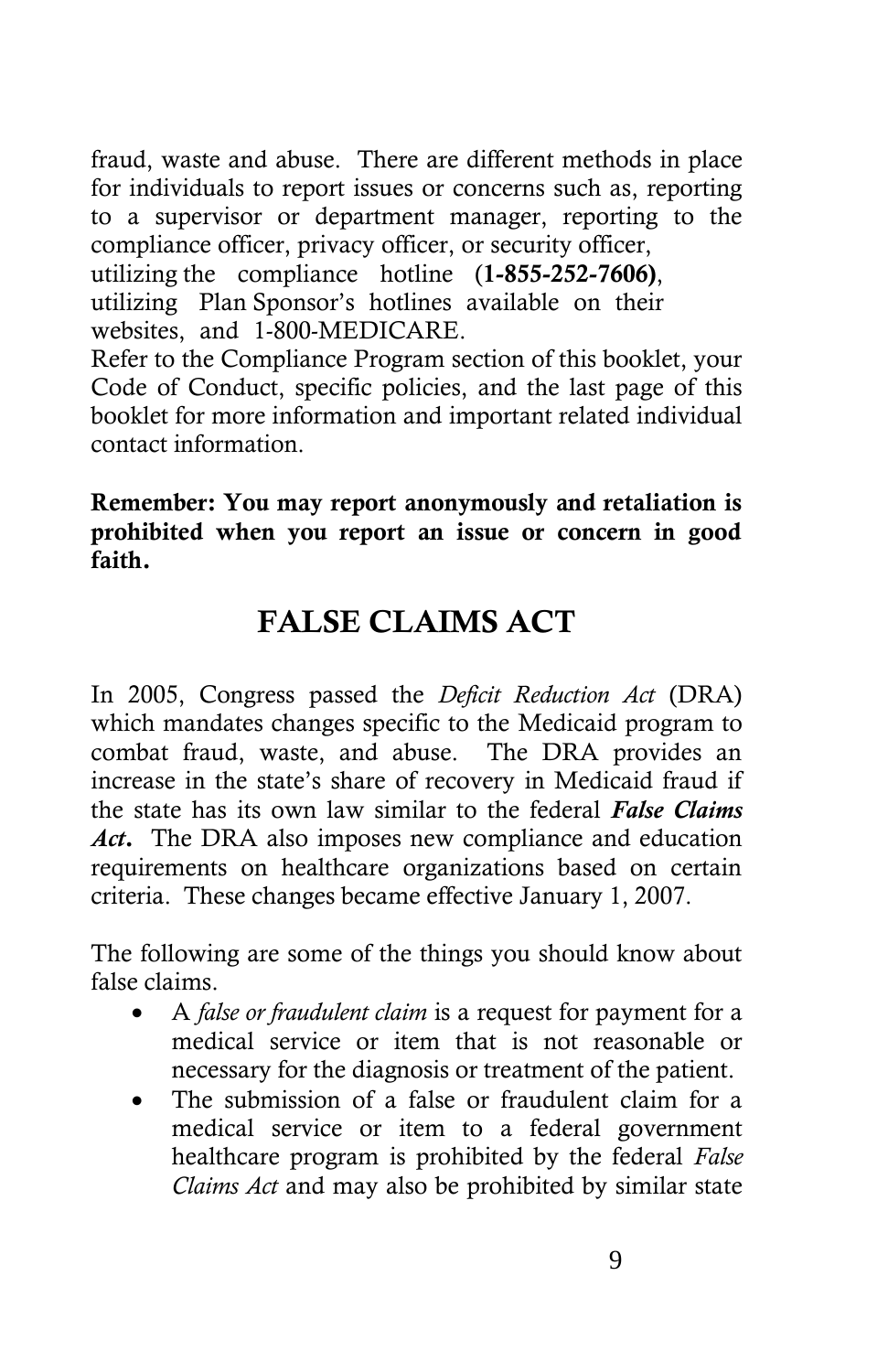laws.

- Employees who report the submission of false or fraudulent claims to appropriate governmental agencies are protected as "whistleblowers" and may not be retaliated against on their jobs.
- Our policies and procedures cover detection of fraud, waste, and abuse. Questions concerning false claims to federal or state healthcare programs or any instance of fraud, waste, or abuse should be directed to our compliance officer. The phone number for the compliance officer is (715) 685-5185; internally you can call extension 5185.

What is a false claim? The basic rule in billing for services under federal healthcare programs is: no payments shall be made for services or items, which are not reasonable or necessary for the diagnosis and treatment of the patient. *A false or fraudulent claim, then, is a request for payment for a medical service or item that is not reasonable or necessary for the diagnosis or treatment of the patient*. Upcoding and unbundling of claims are examples of false or fraudulent claims.

Under the *False Claims Act* (FCA) misconduct that is related to the submission of claims to federal healthcare programs (*e.g., Medicare, TRICARE, Medicaid, etc.*) can be grounds for a civil suit, criminal prosecution, or administrative remedies. Some of the consequences for this kind of misconduct are as follows:

- A provider that is found civilly liable under the FCA must pay treble damages, or three times the amount of loss to the federal government, as well as civil fines of up to \$11,000 for each false claim,
- Criminal sentences (e.g., jail time) can be imposed for certain kinds of fraud, and
- Administrative remedies such as nonpayment of the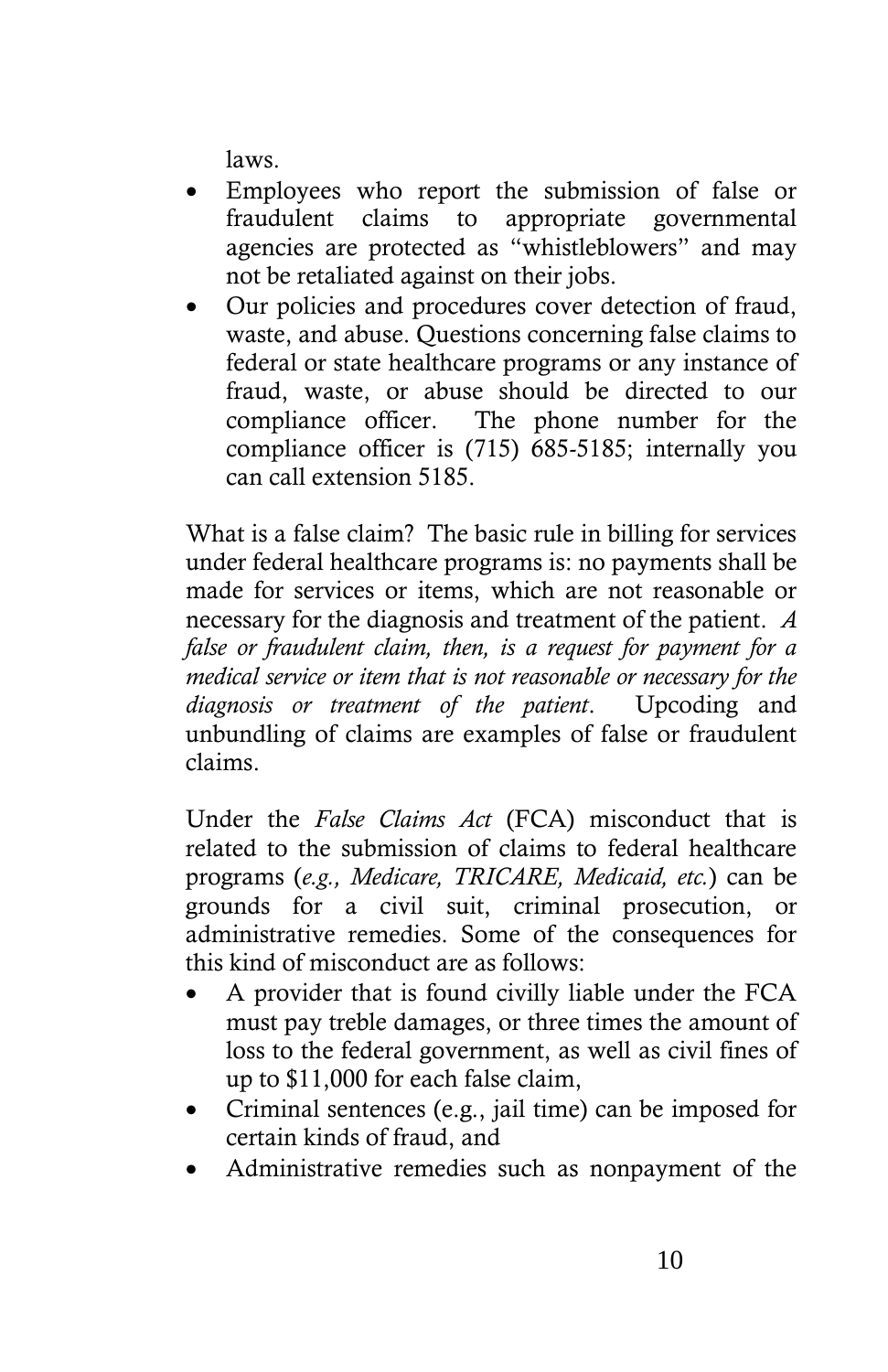claim, civil monetary penalties, or a provider's exclusion from federal healthcare programs may also be imposed.

The FCA applies to any person or entity who knowingly presents a false or fraudulent claim to the government for approval or payment. To encourage reporting of false or fraudulent claims to the government or a law enforcement agency, the FCA protects employees who are "whistleblowers" from retaliation (e.g., loss of job, demotion, etc.). As an incentive for reporting fraud, individuals may, in limited circumstances, share in the money recovered by the government through successful prosecution of false claims. State laws against false claims may also impose similar penalties.

Our compliance program is based on policies and procedures for detecting and reporting fraud, waste, and abuse. Under these policies and procedures, as well as applicable federal and state laws, you are protected from retaliation for reporting false or fraudulent claims. Our policies and procedures apply to all of our employees, as well as to outside contractors. If you suspect any fraud, waste, or abuse, please contact the compliance officer.

### **CONFIDENTIALITY and the PRIVACY RULE**

It is a patient's right to expect that his/her health utmost privacy and confidentiality. This trust allows patients to speak



freely with their physician and other caregivers about their medical or mental health condition. As REI employees, it is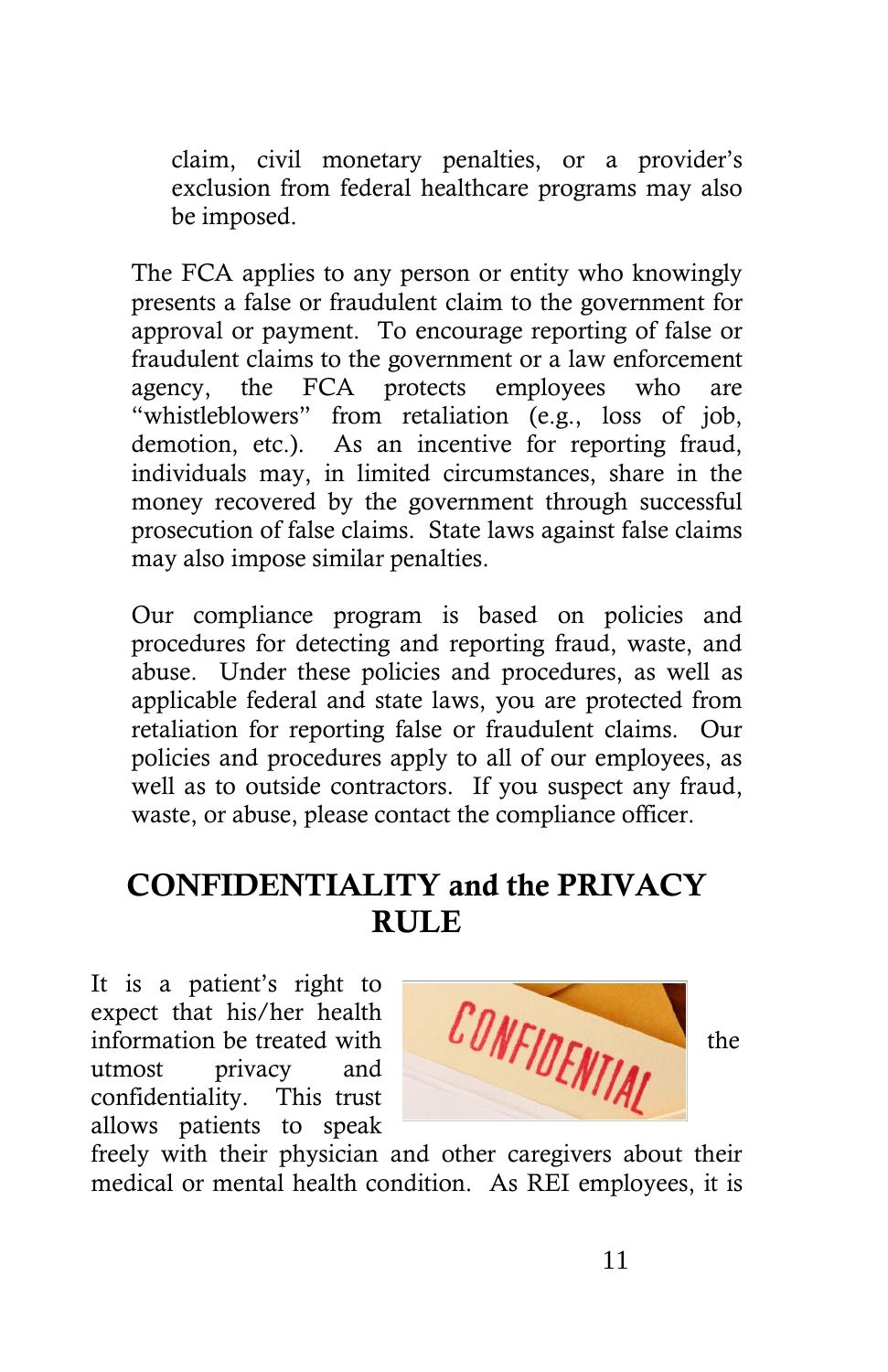our responsibility to respect this patient right and to strictly maintain the confidentiality of patient information.

A federal law called HIPAA *(the Health Insurance Portability and Accountability Act of 1996)* makes the privacy of health information not only an ethical practice but also the law. A provision of HIPAA called the Privacy Rule sets forth federal laws which govern patient privacy and confidentiality.

Under the Privacy Rule, confidential patient information is called protected health information (PHI). Protected health information is defined as any information about a patient that relates to his/her past, present or future health or mental health condition.

- PHI is information that can identify a patient.
	- It includes such obvious information as name, birth date, social security number and address.
	- It also includes less obvious information such as email address, license plate number and even physical characteristics such as scars and tattoos.
- Protected health information can be in electronic, written or verbal format.
- Protected health information is confidential information.

A patient's protected health information can only be used or shared

- by health care workers involved in the direct care of the patient such as physicians and nurses, or
- by employees who need the information to do their jobs such as billing staff, coders or utilization review staff.
- The amount of PHI accessed should always be the **minimum amount necessary to do your job effectively**.
	- You should always ask yourself, "Do I need this information to do my job? What is the minimum amount of information I need to do my job?"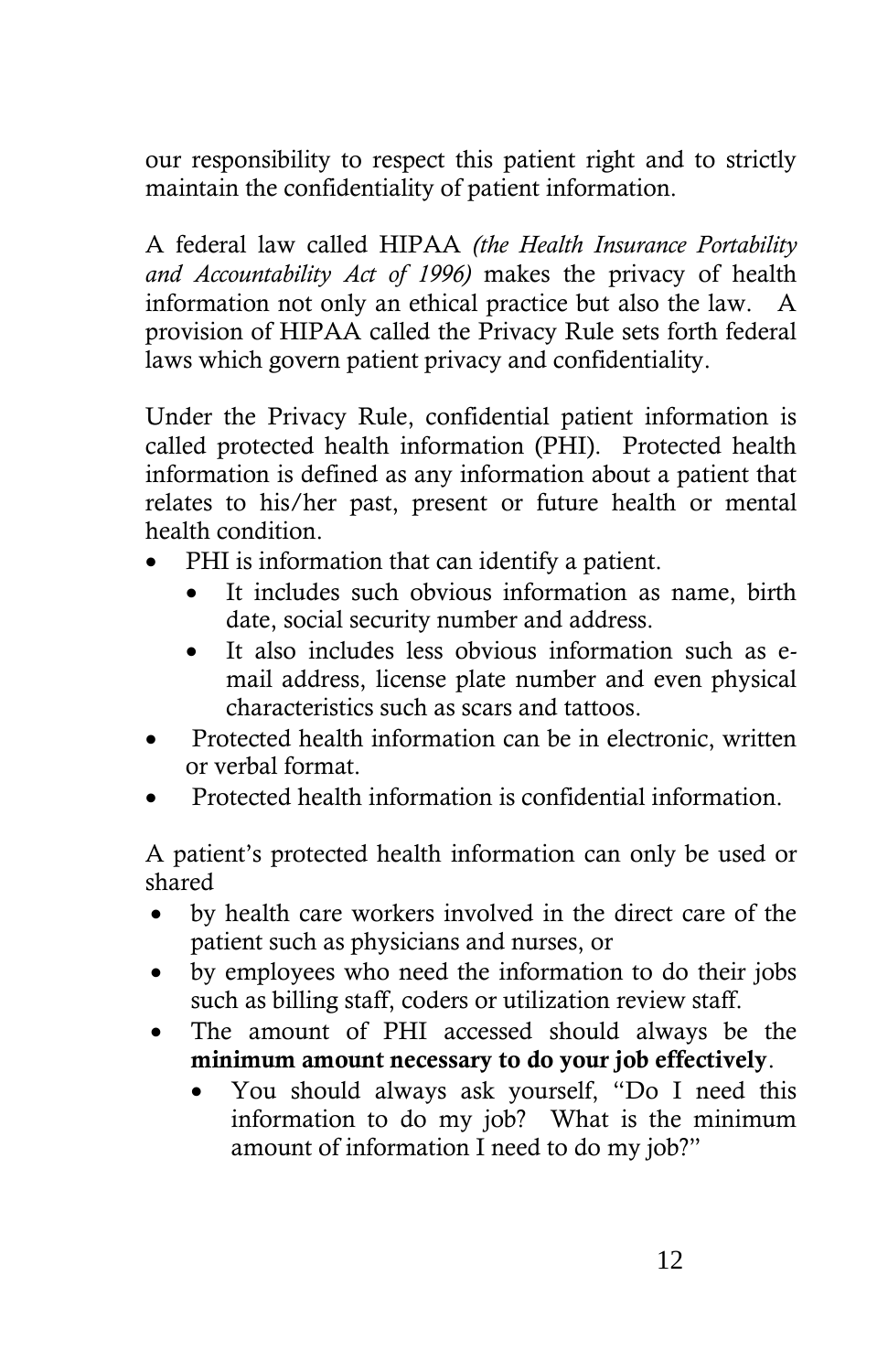Although all PHI is confidential, PHI related to the treatment of alcohol, drugs or mental health has an even greater level of confidentiality. This is due to the sensitive nature of information that must be disclosed during the treatment process. State and federal law strictly protect this information.

Protected health information should not be shared with coworkers who are not involved in the care of the patient. A patient should never be discussed outside of the work setting. Hospital staff should never discuss protected health information in public areas such as the cafeteria or elevators. Staff must be mindful of discussing protected health information in an area where a visitor or a co-worker not involved in the patient's care might over hear.

PHI on computers must be also be safeguarded.

- It is important that the public can not view computer terminals that display PHI.
- When leaving a computer, never allow protected health information to remain on the screen
- It is always a good practice to minimize your screen or if possible, log off or use control/alt/delete to lock your screen.

Designated individuals (physicians, nurses) may share PHI with a patient's immediate family if the patient has given his/her authorization to do so.

- Immediate family is the spouse of an adult patient, adult children, parents of a child or a patient's legal guardian.
- We honor a patient's request that information not be shared with others, even with family members.

In most instances, protected health information can only be released with the written authorization of the patient. However, an authorization is not required to release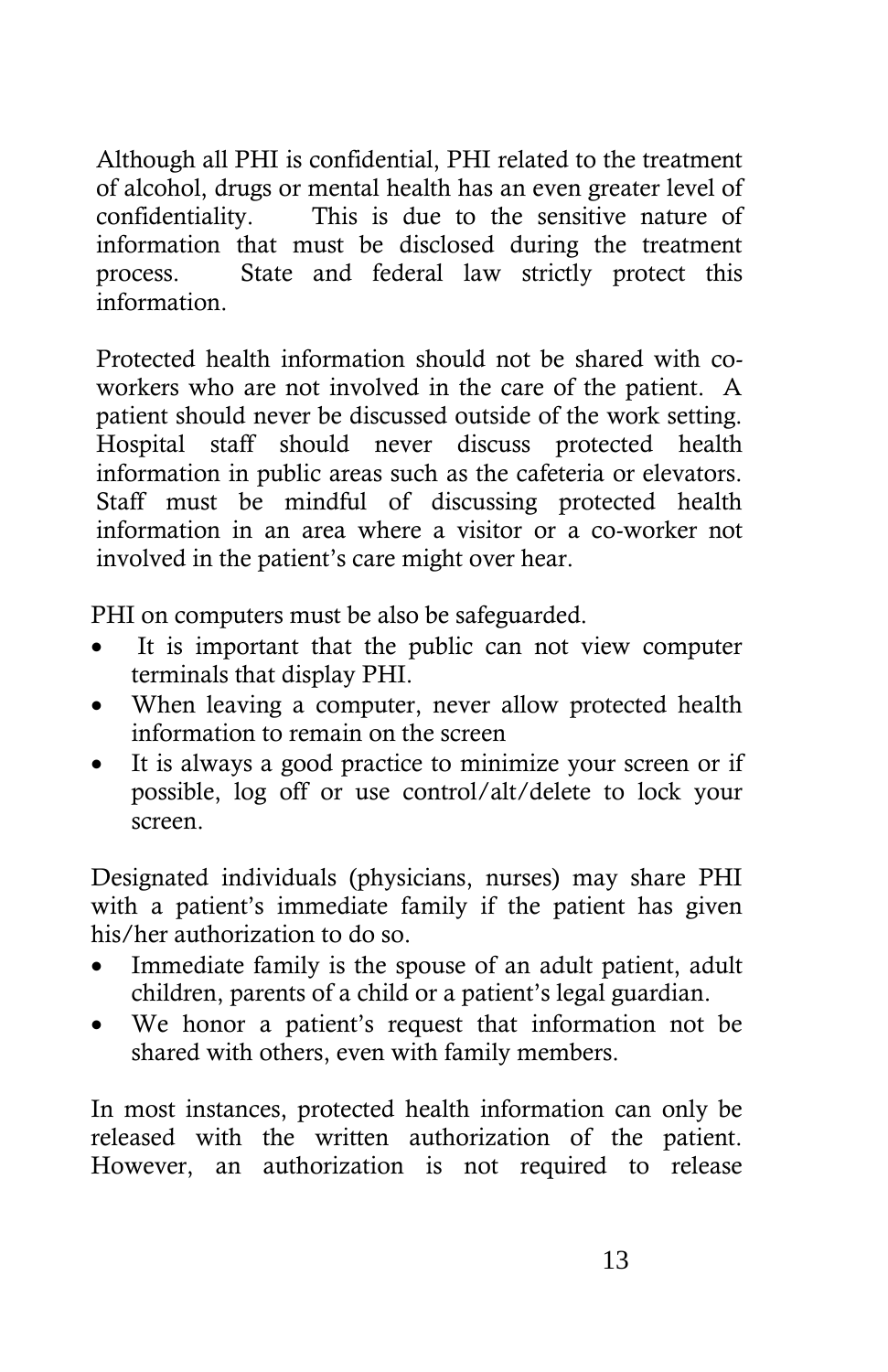information for treatment, payment or health care operations. (Health care operations include such business practices such as quality assurance activities, utilization review and audits.)

A more specific authorization signed by the patient is required to use or disclose protected health information for any other purpose.

It is a patient's right to choose whether or not he/she wants to be included in the hospital's Facility Directory. This directory is the list of hospital inpatients that want to receive visits or telephone calls from relatives and friends. The Facility Directory includes the following information:

- patient's name
- location in the hospital
- condition in general terms (see Inquiries from the media)
- religious affiliation (for clergy only)

If a patient wishes to be in the directory, the patient's location in the hospital can be given to callers or visitors if they ask for the patient by name. If a patient "opts out" of being in the facility directory, hospital staff cannot give out any information about the patient, even the fact that the patient is in the hospital. If a patient wishes to be in the Facility Directory and gives a religious affiliation, a member of the clergy may obtain information of patients for his/her religious denomination so a pastoral visit can be made.

PHI can only be faxed to another facility in an emergency or when it is absolutely necessary to assure continuous patient care.

- Non-urgent patient information should be sent via mail.
- Discretion must be used to send only the information requested.
- It is important to verify that someone from the receiving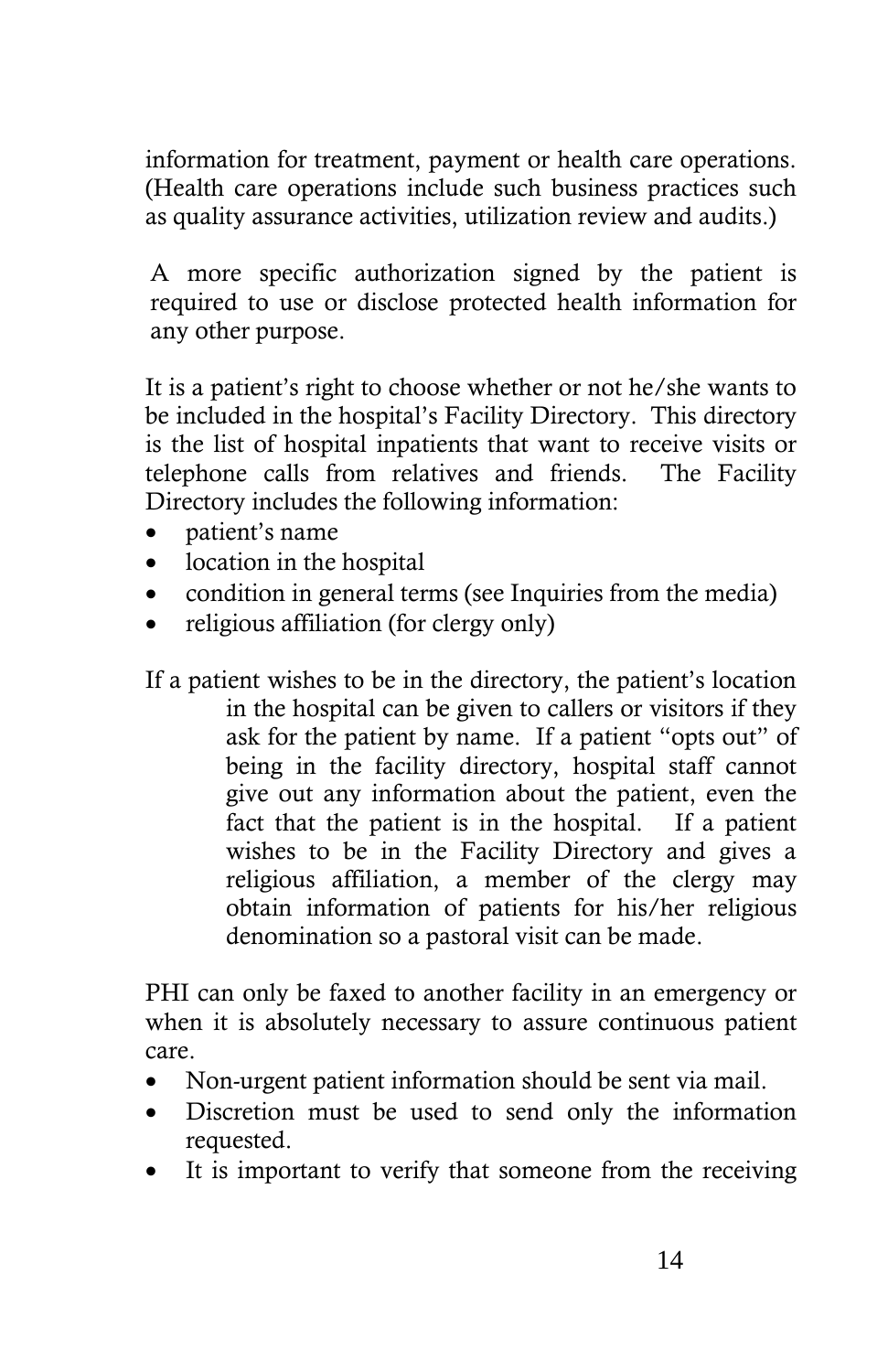facility will be available to receive the faxed information when it is sent.

- Extreme caution must be used in the event that information **involving drug or alcohol treatment or information involving sexually transmitted disease must be faxed.**
- The faxing of this information is strongly discouraged by REI policy.

All PHI should be disposed of in the Shred It bins. Even post it notes or a scrap of paper can contain PHI and should be disposed of properly.

Inquiries from the media or a government agency must be referred to Administration, Public Relations or the Nursing Supervisor.

Any staff member who uses or discloses PHI improperly has committed a **breach of confidentiality.** This is a serious offense at our hospital that can result in discipline up to and including immediate dismissal.

Under the Privacy Rule, a breach of confidentiality can also result in a civil or criminal suit to include fines and/or imprisonment. However, the most severe penalties involve "malicious intent" or "willful neglect"; malicious intent is, knowingly using or disclosing protected health information with intent to harm the patient or hurt the institution. Willful neglect is the conscious, intentional failure or reckless indifference to the obligation to comply with HIPAA.

The HITECH Omnibus Final Rule includes modifications to the HIPAA Privacy and Security Rules and authorizes increased payments for violations under these rules. This law went into effect on March 26, 2013. The key changes of the HITECH Final Rule include: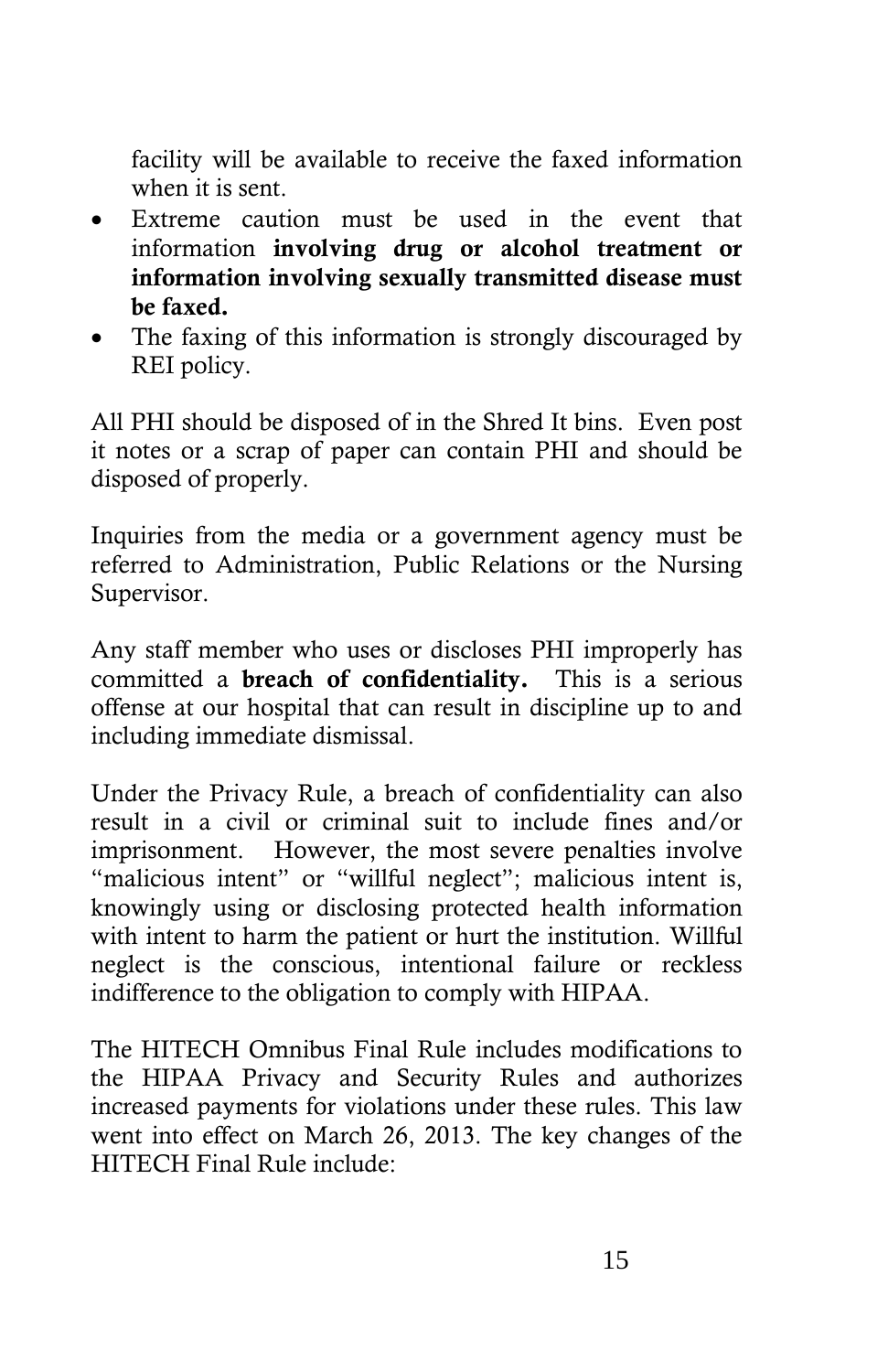• The notification of an individual(s) whose PHI has been breached.

• An individual's right to access a copy of their PHI maintained electronically in electronic format.

• The right of the individual to request restrictions of PHI to a health plan or insurer when the individual has paid for items or services out-of-pocket, in full.

Confidentiality is everyone's business. It is every patient's right to know that his/her PHI is kept safe and secure from unlawful access, tampering or unauthorized release. It is our obligation to assure that a patient's right to privacy is maintained.

### **HIPAA Security Rule**

Another piece of HIPAA (*Health Insurance Portability and Accountability Act of 1996*) is the Security Rule. Like the Privacy Rule it is all about taking appropriate measures to ensure the security of protected health information (PHI), particularly in electronic form. Whereas, the Privacy Rule states that covered entities must protect PHI in any form, (verbal, written, or electronic), the *Security Rule* focuses on the electronic form.

Similar to the Privacy Rule requirements, the facility has put in place policies and procedures to address the Security Rule

requirements. These policies and procedures can be found in the Hospital Portal policy software within the facility computer system.

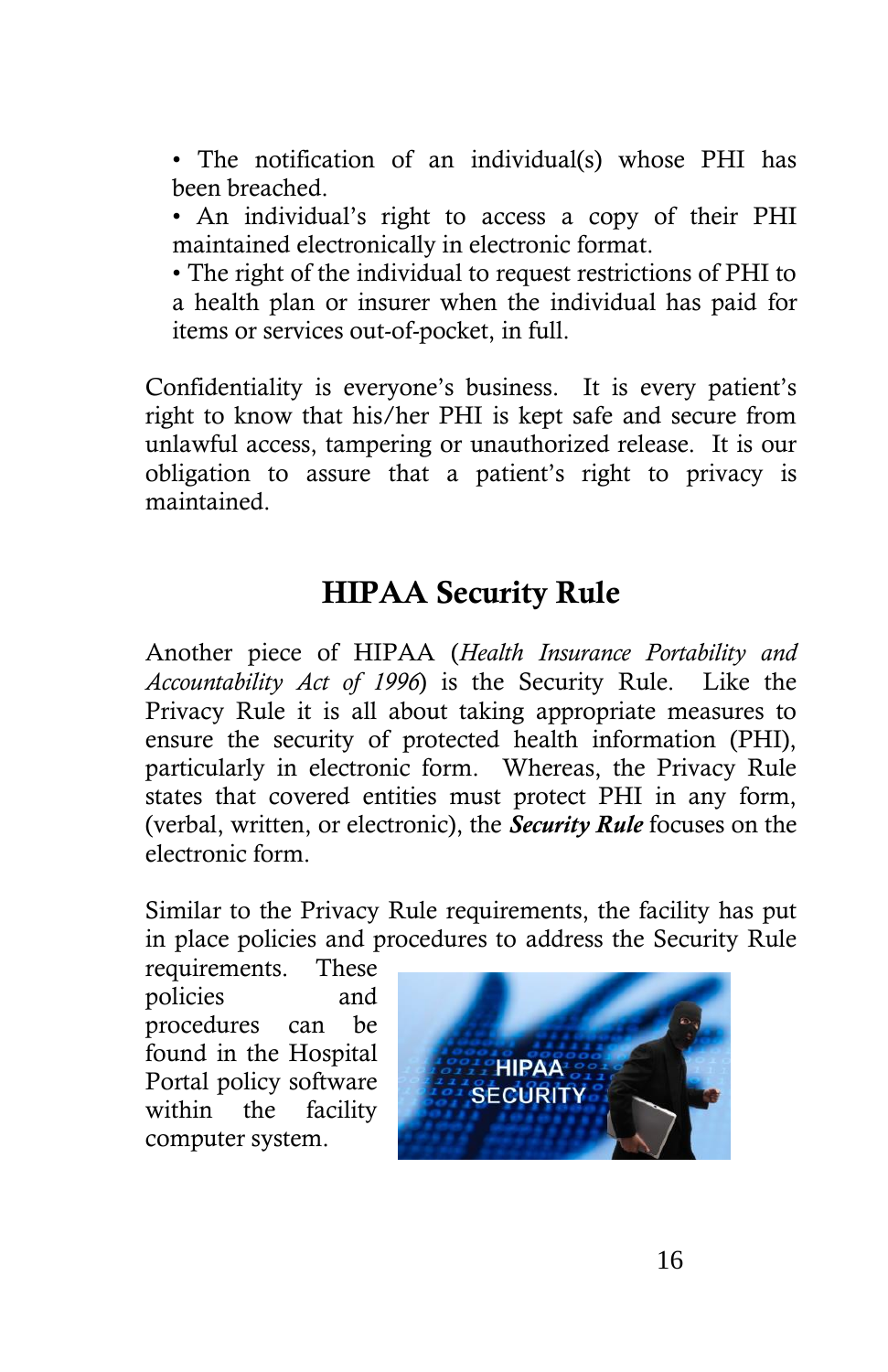The Security Rule is divided into three parts. They cover policies, procedures, processes and systems needed to protect electronic protected health information (ePHI), from the time it is created to its disposal and everything in between. The three parts are:

- *Administrative safeguards*-includes on-going risk analyses and creating policies and procedures to safeguard all ePHI.
- *Physical safeguards*-protection of physical things such as computer systems and other equipment as well as the facility where ePHI is stored. (Name badges, passwords, user IDs, workstation controls, auto log-off, etc.)
- *Technical safeguards*-all the technology that makes physical safeguards possible. (Access controls, virus checking, transmission controls, monitoring systems, etc.)

Some important points to remember are:

 $\triangleright$  E-mail: This is the most common way to infect a system. Do not open personal e-mail or suspicious e-mails where you don't know the sender or are unfamiliar with the subject or has suspicious attachments. Do not send

e-mails, outside of the facility, that contain ePHI.

- Software: Don't load any software without checking with the IS department first. Don't open any suspicious pop-ups on the internet.
- Workstations: Keep sensitive material confidential and out of the public's eye especially if your workstation is accessible to the public. When you are away from your workstation, lock your workstation so no one can access it or log-off your workstation. Be aware of your surroundings, what is happening in the area and who is in the area. Ask to assist people if they seem out of place.
- **Don't share your password with anyone!**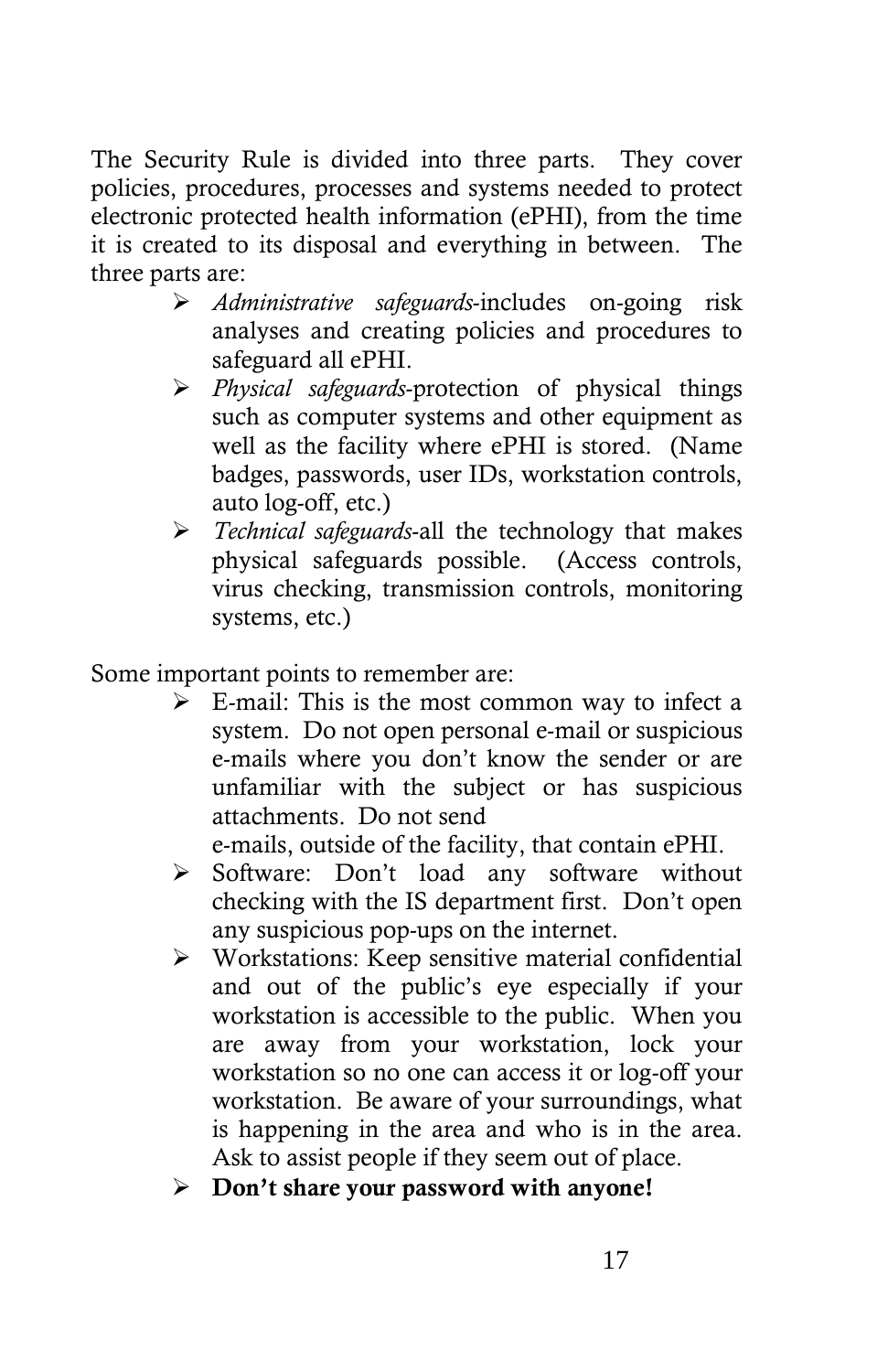## **Breach Notification**

The federal economic stimulus bill, also known as the American Recovery and Reinvestment Act (ARRA) of 2009, was signed by President Obama on February 17, 2009. To increase the use of the electronic health record, this law provides financial incentives to hospitals, physicians, and others to implement and use an electronic health record.



However, as the use of the electronic health record (EHR) increases, so do the number of privacy breaches, security breaches, and the incidence of identity theft. To counteract these increased risks, the

HITECH Act (which is part of ARRA) strengthens privacy and security protections for health information and "plugs the holes" in the basic HIPAA regulations.

The Privacy Rule states that **a breach of information is acquiring, accessing, using, or disclosing protected health information** that is not permitted under the Privacy Rule and which compromises the privacy and security or integrity of the PHI

#### *Examples of breaches are:*

- Employee accesses the electronic health records of anyone out of curiosity/without a need to know or a business related purpose.
- Employee leaves reports containing PHI in a public area or on a photocopy machine.
- Employee misdirects an e-mail or fax containing patient information to the wrong person or organization.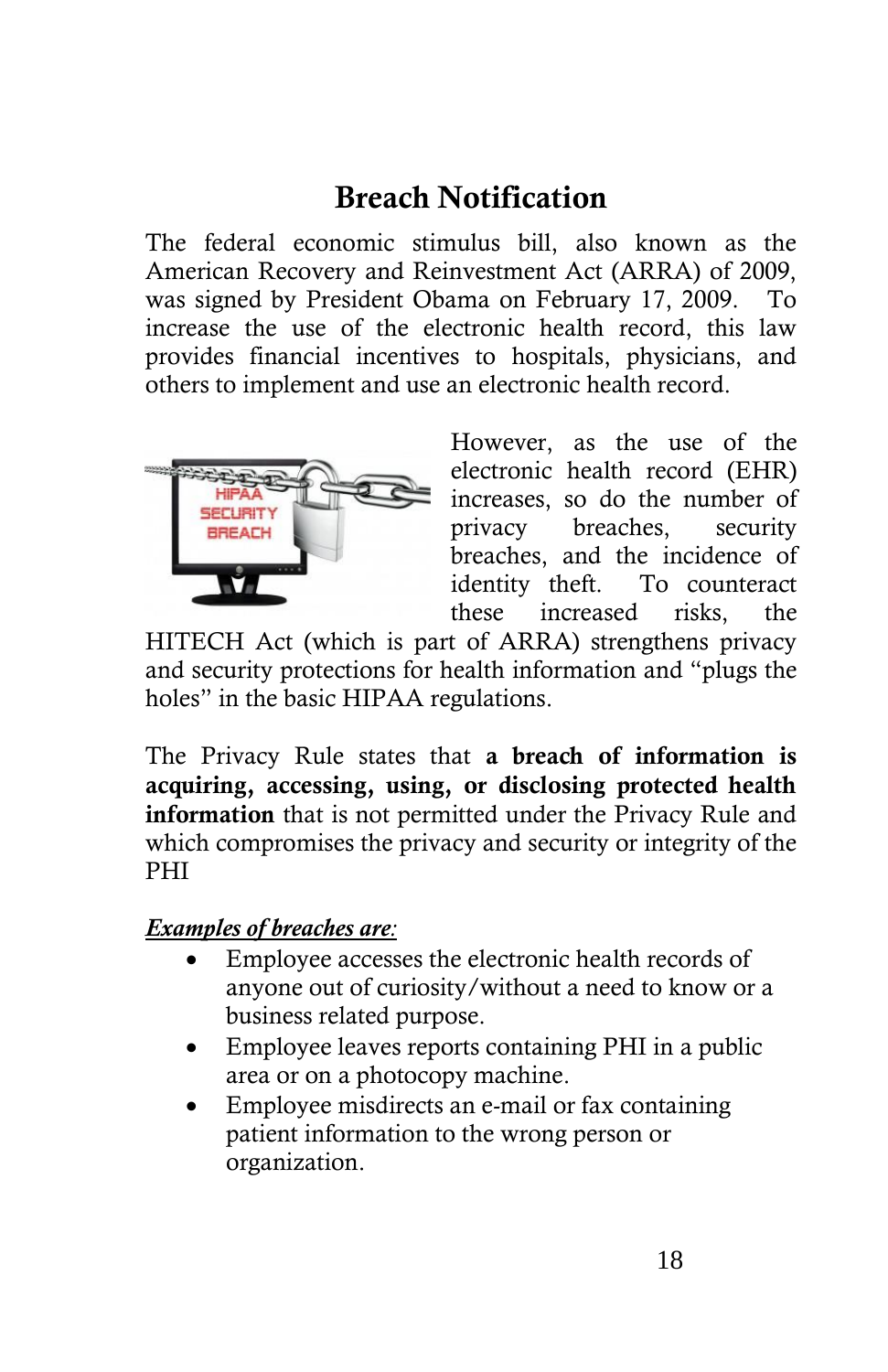- Employee sends records, bills, or reports to the wrong person or organization.
- Employee posts a patient's information on any Social Networking sites.
- EMT takes a cell phone picture of a patient in the ER after a car accident and sends the photo to friends.
- Employee finds his laptop, PDA, or flash drive which contains PHI to be lost or stolen.

A covered entity shall, following the discovery of a breach of unsecured protected health information, notify each individual whose unsecured protected health information has been, or is reasonably believed by the covered entity to have been, accessed, acquired, used, or disclosed as a result of such breach

#### *When a breach is discovered, the hospital must take the following steps:*

- Initiate a breach investigation.
- Perform and document a risk assessment.
- If the breach results in harm to the individual(s), notify the individual(s) by mail within 60 days of the breach.
- Maintain a breach notification log and submit the log to the Secretary of Health and Human Services (HHS) at the end of the year.
- If the breach involves over 500 patients, also notify the media and the Secretary of HHS.

The Secretary of Health and Human Services may impose fines for breaches, based on the extent of the breach and the harm it caused. These fines are higher than those originally imposed under the Privacy Law. Fines can be imposed against the individual and/or the facility.

Under HIPAA, the Privacy Rule mandates a sanction policy which describes the appropriate sanctions against members of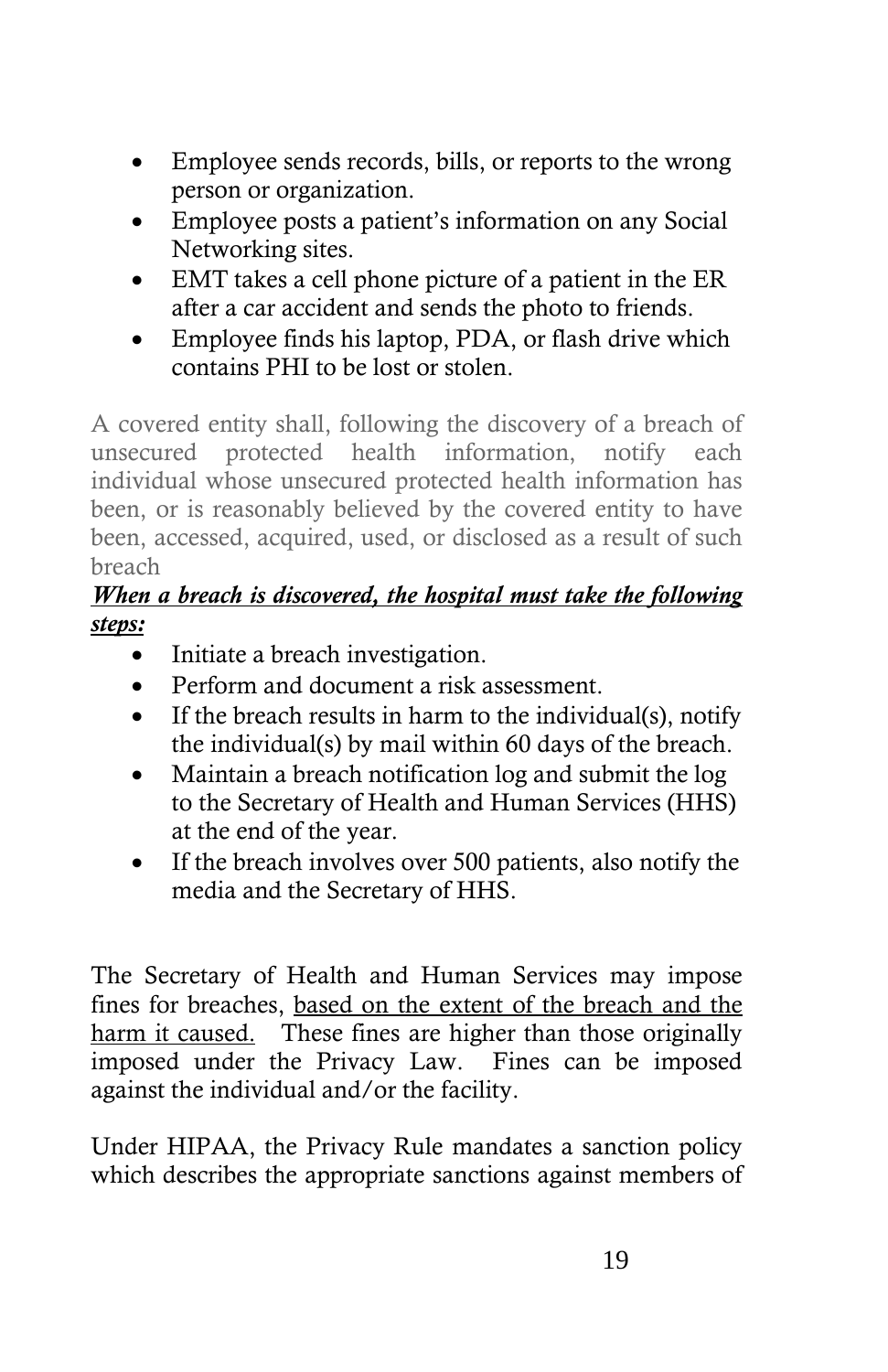its workforce who fail to comply with privacy policies and procedures. A breach, particularly if there is significant harm to the patient, will be subject to disciplinary action which may result in immediate termination.

#### *To avoid committing a breach, you should:*

- Follow all confidentiality and HIPAA policies.
- **Only access patient information needed to do your job – do not snoop around or gossip about a patient.**
- Use extra care when sending faxes to assure the fax does not go to the wrong place.
- Do not leave PHI unattended or leave it in a public place or on a photocopy machine.
- Do not remove patient information from the hospital without permission and without taking extra precaution to prevent it from being lost or stolen.

Finally, if you feel a breach has occurred, as referenced by MMC's Breach Notification policy, please report it **immediately** to your immediate supervisor, the facility's Privacy Officer, the Compliance Officer (X5185), or Administration.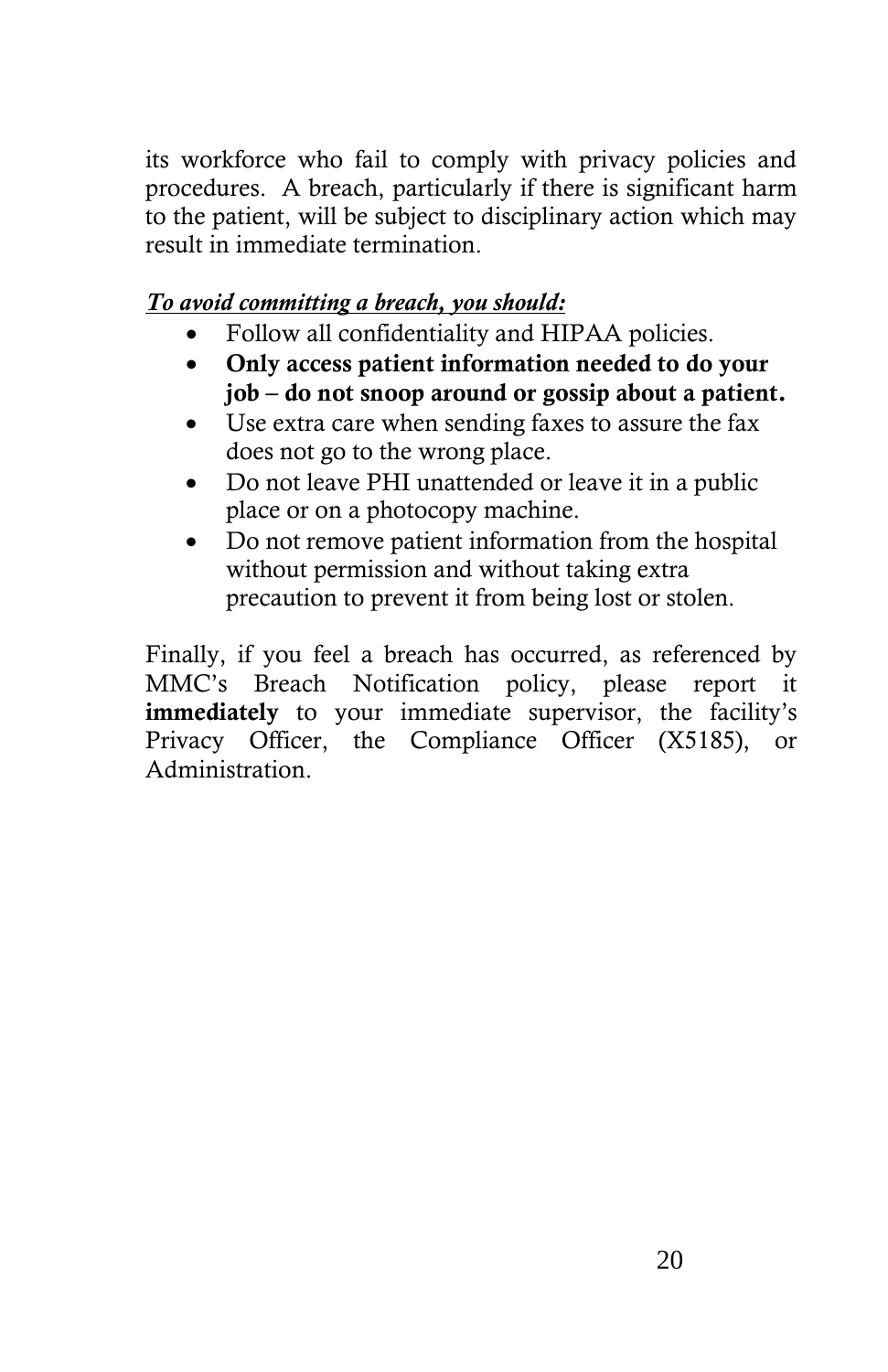# **EQUAL OPPORTUNITY**

As part of our customer service standards, it is an expectation for all employees to demonstrate awareness of the value of diversity in our communities and our workforce.

To help us do this, REI has established an *Equal Opportunity and Affirmative Action Plan.* The goal of a



Civil Rights Compliance Plan is to have the number of women, minorities, and disabled people in our patient population and our workforce reflect the diversity of the communities that we serve. The Plan includes procedures for assessing the number of women, minorities, and disabled people, which comprise our patients, our workforce, and our communities. This assessment has demonstrated that these groups are well represented in our patient population. Women are very well represented in our workforce, minorities and disabled people are fairly well represented. The Affirmative Action Plan has established goals to help our workforce become more representative of the diversity that we find in our communities. In 2016, the Office of Civil Rights implemented Section 1557 of the Patient Protection and Affordable Care Act which provides that an individual shall not, on the basis of race, color, national origin, sex, age, or disability be excluded from participation in, denied the benefits of or subjected to discrimination under any health program or activity that receives Federal financial assistance. This rule focuses on the following four topics related to access to benefits and health care programs and activities: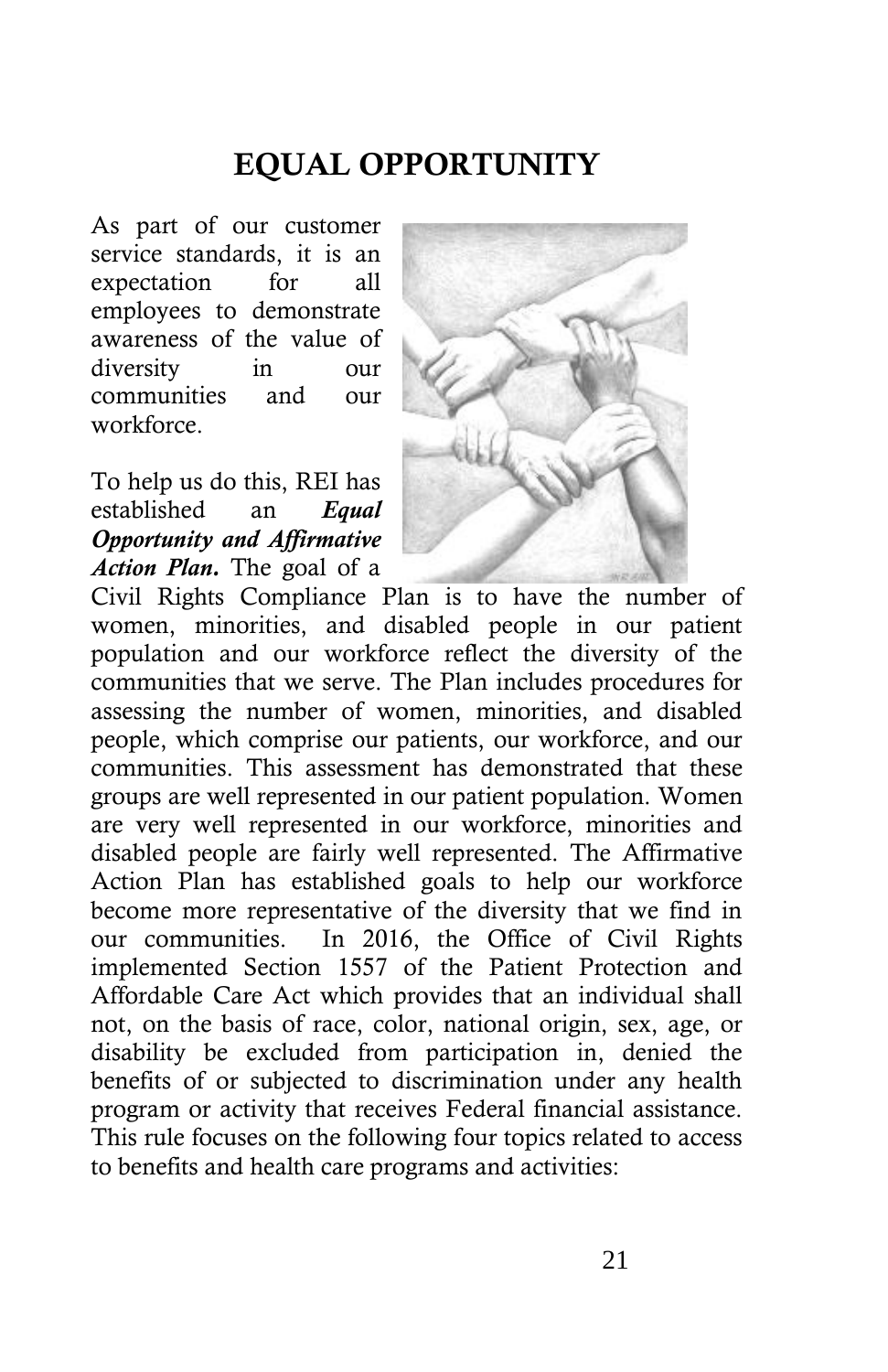- Protections against sex discrimination
- Ensuring meaningful access for individuals with Limited English Proficiency
- Ensuring effective communication with and accessibility for individuals with disabilities
- Protections for coverage of health insurance

*Equal Opportunity* is not just a customer service goal of REI; it is a requirement to comply with state and federal laws and to meet the requirements of service contracts which REI maintains. Title VI of the Civil Rights Act of 1964 states that "*no person shall on the grounds of race, color, or national origin be denied the benefits of, or be subjected to discrimination under any program or activity receiving federal financial assistance*." Over time other federal laws, Wisconsin state laws, and court decisions have extended this protection against discrimination to additional groups of people such as women and people over the age of 40. More recently, protections offered to people of different national origins have heightened concern about removing eligibility barriers for people who have little or no understanding of English. These groups are known as *Limited English Proficiency Groups* [LEPs].

New requirements now exist to ensure meaningful access to healthcare services for LEP persons. Although the number of non-English speaking people in our service area is minimal, we do encounter this situation from time to time. If you should encounter a patient or family member who does not understand English well, refer to the Communication with Limited English Proficiency/Sensory-Impaired Individuals and contact an RN Supervisor. The RN Supervisor has access to an interpreter service for any patient who has limitations speaking and/or understanding English or who is hearing impaired.. REI is obligated to provide free oral interpretation for any patient who has limitations in speaking and understanding English or is hearing impaired.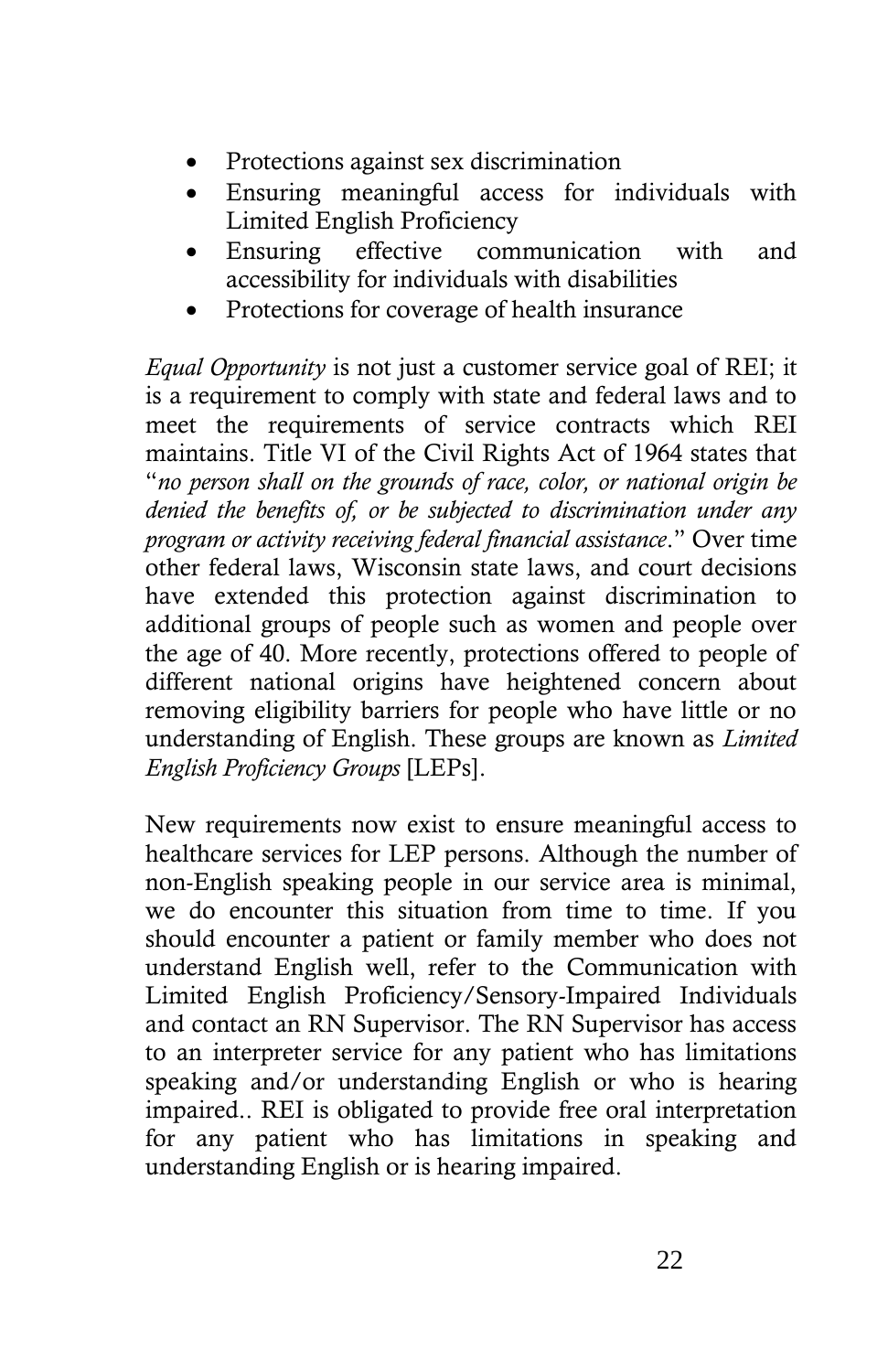REI maintains a written complaint procedure regarding equal opportunity and civil rights compliance. Notices regarding its availability are posted for both the public and REI employees. The Affirmative Action Plan is available for review on the employee portal. The Compliance Officer of Regional Enterprises Incorporated, has been appointed as REI's Equal Opportunity Officer and oversees compliance with the Communication with Limited English Proficiency/ Sensory-Impaired Individuals policy. REI is also committed to providing ongoing training for employees to increase understanding and awareness of different cultures and civil rights issues. Our goal is to remove as many obstacles of this kind as possible for community members who may need our services or who may want to work at REI.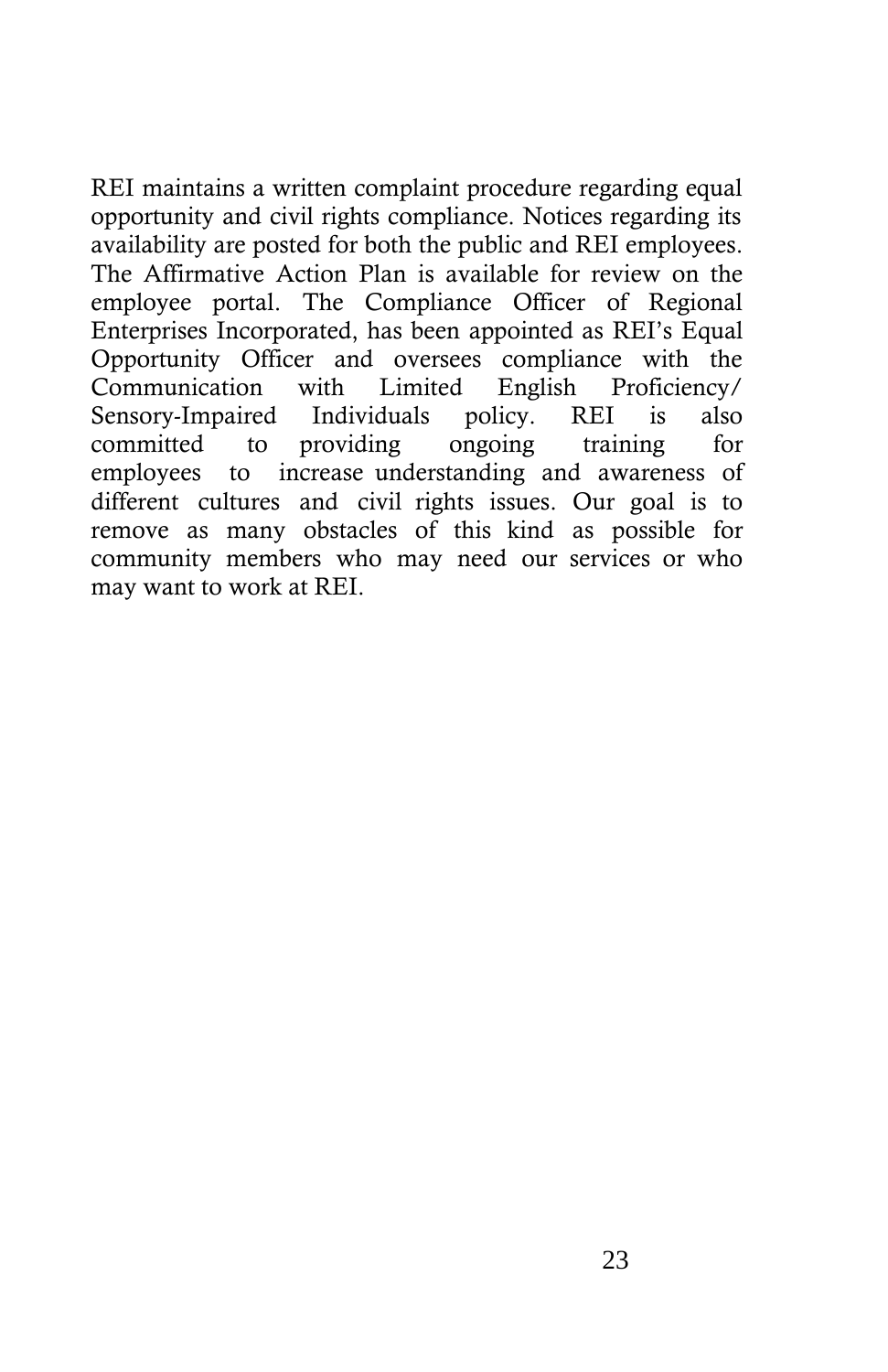*Questions or concerns?* 

*MMC Administration @ 715-685-5510 HAMH/WE Administration @ (715) 934-4247*

*Anna Skar, HAMH & WE, Human Resources Director @ 715-934-4321*

*Lisa Ekman, Health Information Director MMC Privacy Officer @ 715-685-5535* 

*Chad Lipske, MMC Interim Human Resources Director @ 715-685-5521* 

*REI Compliance Officer @ 715-685-5185*

*Deb Piecuch, HAMH & WE Privacy Officer @ 715-934-4254*

*Derick Gudowski, REI HIPAA Security Officer & Director of Information Systems @ 715-685-5588*

### *Compliance Hotline: 855-252-7606*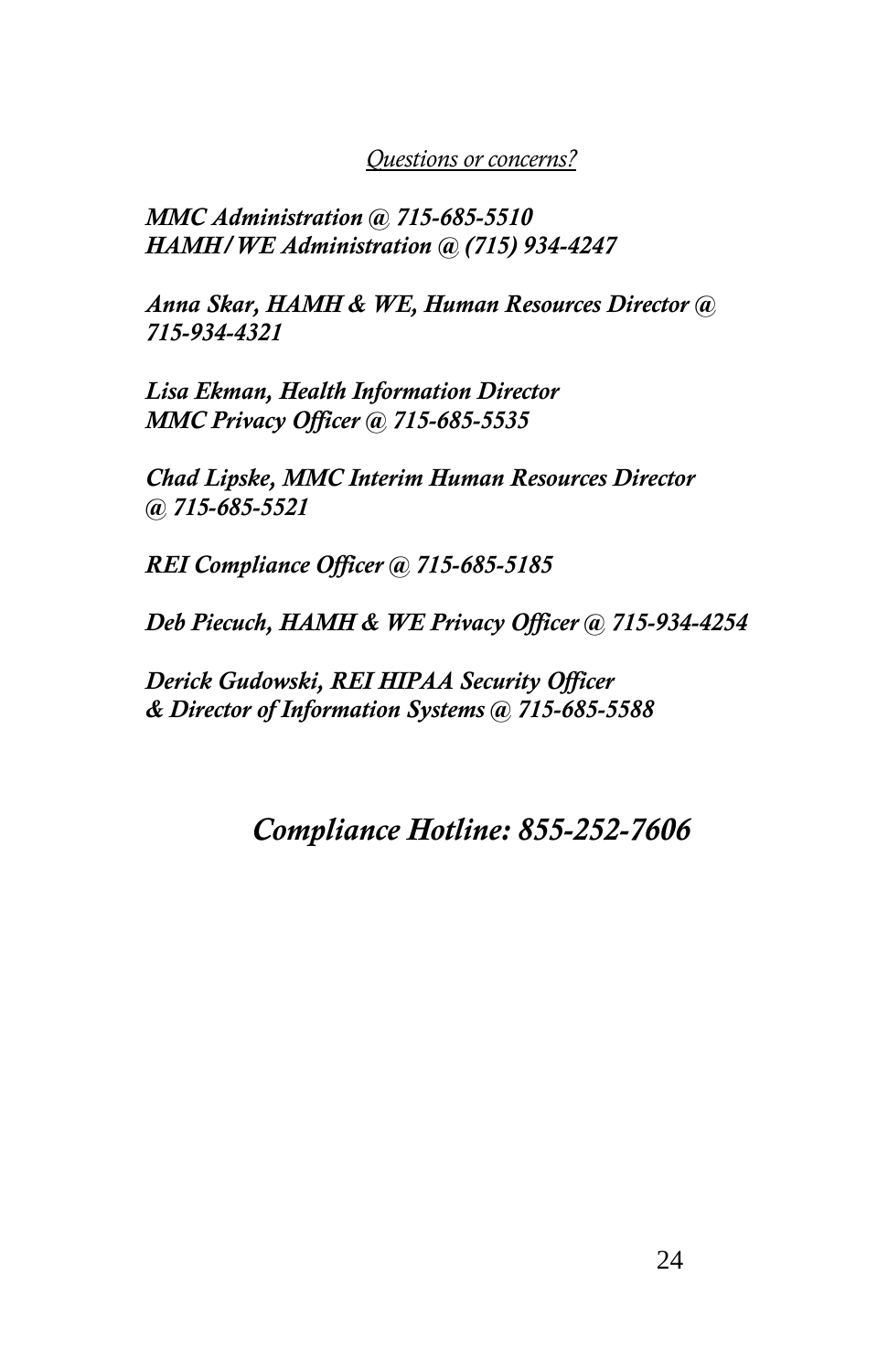### **Signature Page**

### **Documentation in Relias may be used in lieu of the signature page.**

I have received and read the REI Corporate Compliance Handbook. I understand the contents of the information contained in this booklet and understand that if I have questions that I may contact REI's Compliance Officer or Administration for any questions I might have:

REI Compliance Officer Phone Number: (715) 685-5185

Printed Name

Signature

 $\mathcal{L}_\text{max}$  and  $\mathcal{L}_\text{max}$  and  $\mathcal{L}_\text{max}$  and  $\mathcal{L}_\text{max}$ **Title** 

**Date**